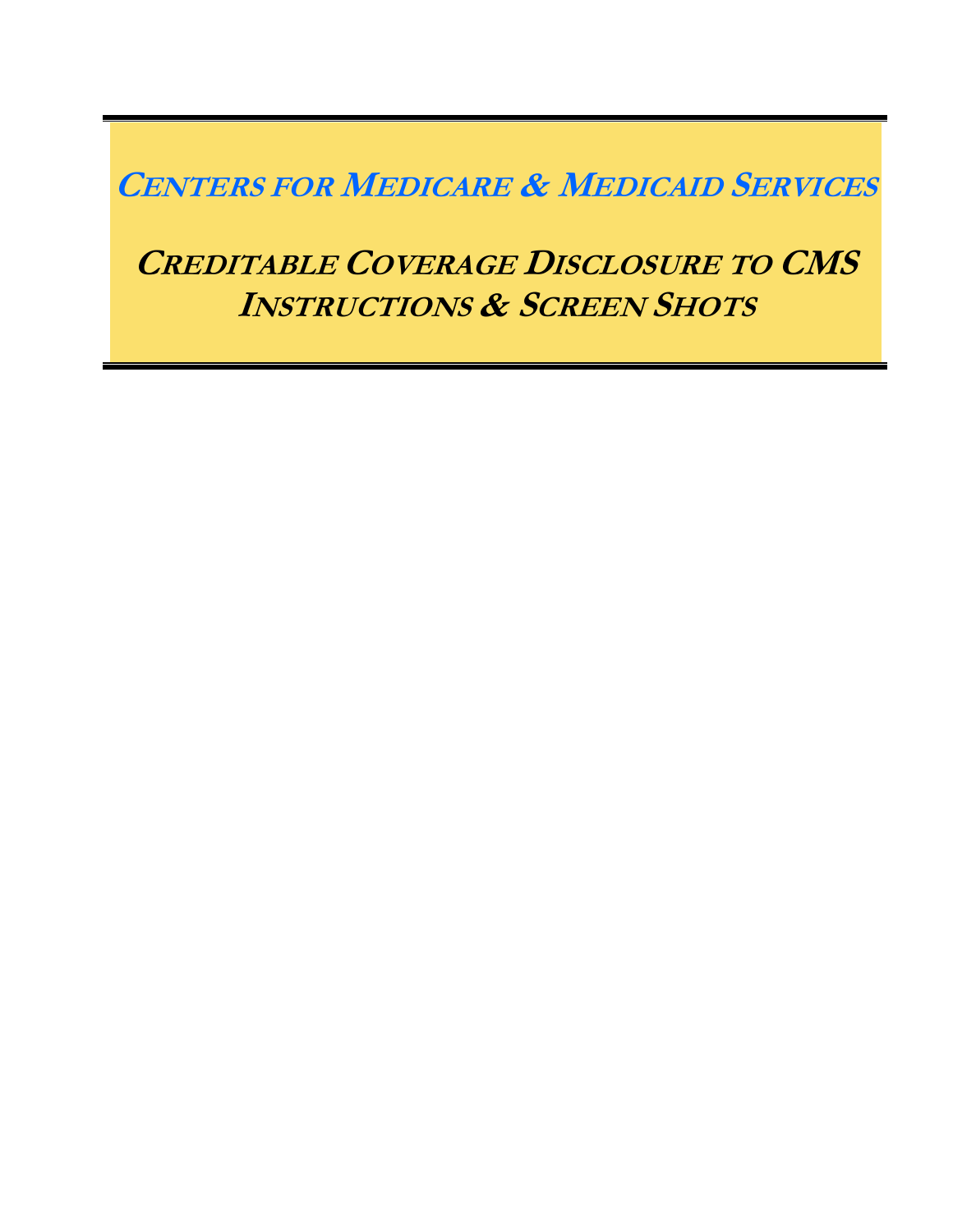# **TABLE OF CONTENTS**

| Creditable Coverage Definition and Determination4<br>1. |  |
|---------------------------------------------------------|--|
| 2.                                                      |  |
| 3.                                                      |  |
| 4.                                                      |  |
|                                                         |  |
|                                                         |  |
|                                                         |  |
|                                                         |  |
| STEP 2 - VERIFY AND SUBMIT DISCLOSURE INFORMATION 16    |  |
|                                                         |  |
|                                                         |  |
|                                                         |  |

According to the Paperwork Reduction Act of 1995, no persons are required to respond to a collection of information unless it displays a valid OMB<br>control number. The valid OMB control number for this information collectio estimated to average 5 minutes per response, including the time to review instructions, search existing data resources, gather the data needed, and complete and review the information collection. If you have comments concerning the accuracy of the time estimate(s) or suggestions for improving this form, please write to: CMS, 7500 Security Boulevard, Attn: PRA Reports Clearance Officer, Mail Stop C4-26-05, Baltimore, Maryland 21244-1850.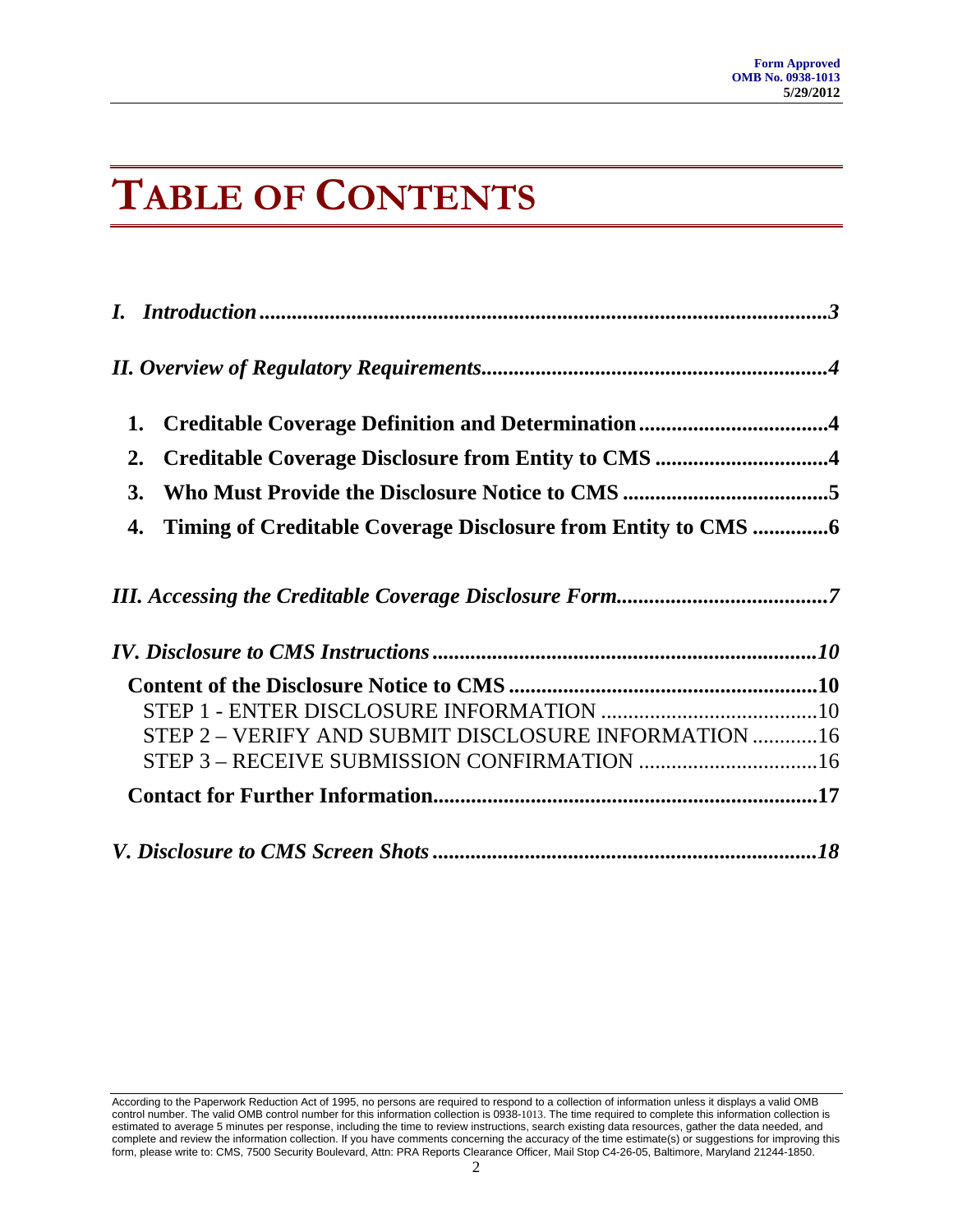# <span id="page-2-0"></span>**I. INTRODUCTION**

The Medicare Prescription Drug, Improvement, and Modernization Act of 2003 (MMA) added a new prescription drug program to Medicare. Regulations to implement Medicare prescription drug coverage were published January 28, 2005 70 [Fed. Reg. 4193 (2005)]. This guidance pertains to section 1860D-13 of the MMA, and the regulation at 42 CFR §423.56(e). Under those provisions, most entities that currently provide prescription drug coverage to Medicare Part D eligible individuals must disclose to the Centers for Medicare & Medicaid Services (CMS) whether the coverage is "creditable prescription drug coverage" (Disclosure to CMS Form). A Disclosure to CMS Form is required whether the entity's coverage is primary or secondary to Medicare. Entities that must comply with these provisions are listed in the regulation at 42 CFR §423.56(b) and are also referenced on the Creditable Coverage homepage at https://www.cms.gov/Medicare/Prescription-Drug-Coverage/CreditableCoverage/ However, entities that contract with Medicare directly as a Part D plan or that contract with a Part D plan to provide qualified prescription drug coverage are exempt from the disclosure to CMS requirements. See 42 CFR §423.56(e).

If an entity does not offer prescription drug benefits to any Medicare Part D eligible individual on the beginning date of their plan year (renewal year, contract year, etc.), the entity is not required to complete the Disclosure to CMS Form for that plan year.

In addition, employers and unions that applied and were accepted for the Retiree Drug Subsidy (RDS) are exempt from filing the Disclosure to CMS Form only for the individuals and the plan options for which they are claiming the RDS. If the employer or union offers prescription drug coverage to any other Medicare Part D eligible individual (active, disabled, COBRA or any retirees or dependents who are covered by the employer or union but are not being claimed under the RDS), they must provide a Disclosure to CMS Form for those plan options that cover those individuals and complete the requested information.

The regulation at 42 CFR §423.56(d) states that CMS Will provide additional information concerning the required form and manner of disclosure to CMS. These instructions, in addition to the Disclosure to CMS Guidance published by CMS on January 10, 2006, provide such additional information concerning those rules, including the form, manner, and timing of providing a Disclosure to CMS Form.

According to the Paperwork Reduction Act of 1995, no persons are required to respond to a collection of information unless it displays a valid OMB control number. The valid OMB control number for this information collection is 0938-1013. The time required to complete this information collection is estimated to average 5 minutes per response, including the time to review instructions, search existing data resources, gather the data needed, and complete and review the information collection. If you have comments concerning the accuracy of the time estimate(s) or suggestions for improving this form, please write to: CMS, 7500 Security Boulevard, Attn: PRA Reports Clearance Officer, Mail Stop C4-26-05, Baltimore, Maryland 21244-1850.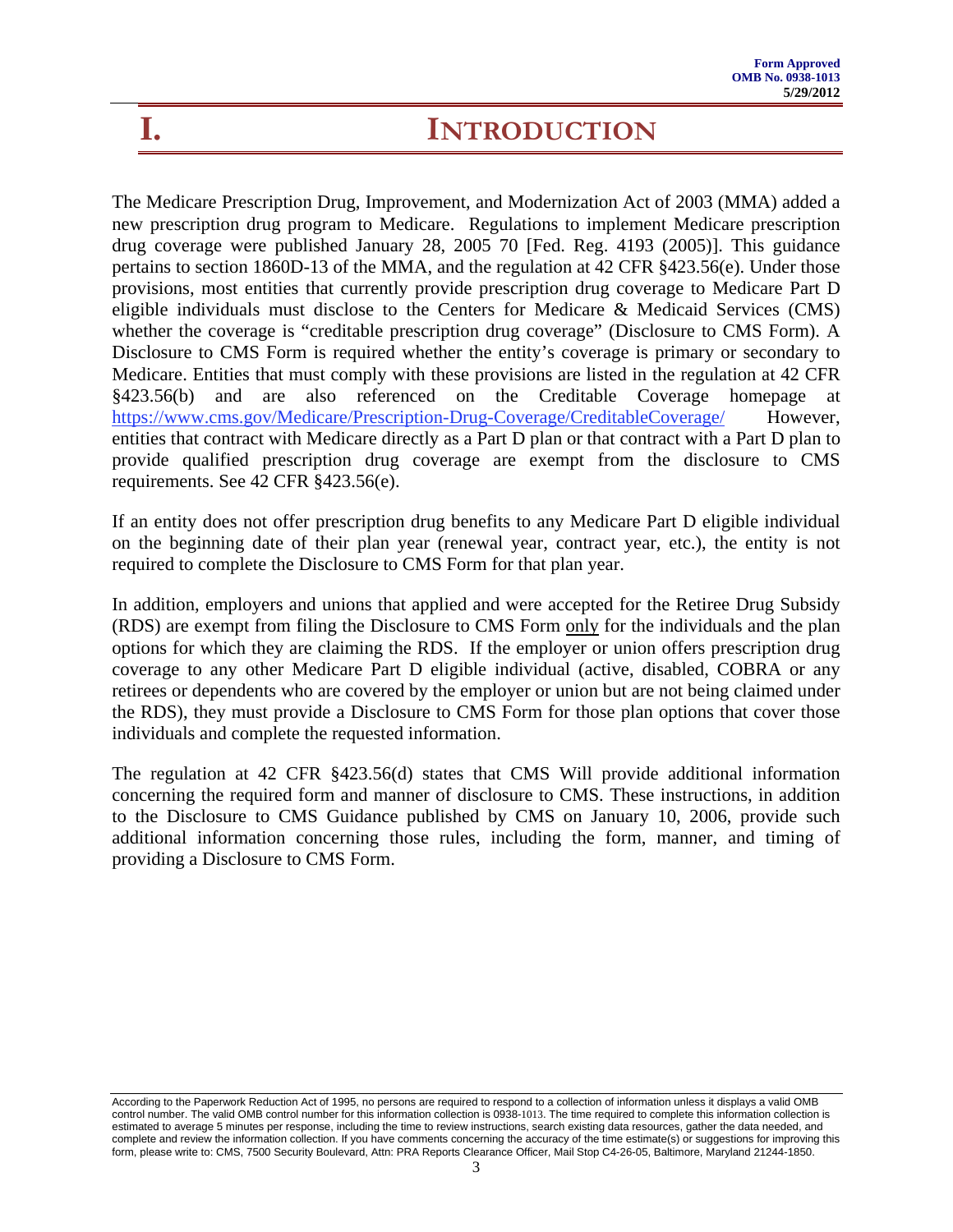# <span id="page-3-0"></span>**II. OVERVIEW OF REGULATORY REQUIREMENTS**

### **1. Creditable Coverage Definition and Determination**

As defined in the regulation at 42 CFR §423.56(a), drug coverage is creditable if the actuarial value of the coverage equals or exceeds the actuarial value of standard Medicare prescription drug coverage, as demonstrated through the use of generally accepted actuarial principles and in accordance with CMS actuarial guidelines. In general, this actuarial determination measures whether the expected amount of paid claims under the entity's prescription drug coverage is at least as much as the expected amount of paid claims under the standard Medicare prescription drug benefit. See 70 FR 4225.

This determination is identical to the first step (the "gross test") in calculating actuarial equivalence for purposes of 42 CFR §423.884, which applies when an employer or union applies for the Retiree Drug Subsidy (RDS). The gross test does not take into account the extent to which the coverage is financed by the beneficiary or by the entity. See 42 C.F.R.  $§423.884(d)(5)(ii)(A).$ 

For plans that have multiple benefit options, the regulation requires that entities apply the gross test separately for each benefit option. See 42 CFR §423.884(d) (5) (iv). A benefit option is defined at 42 CFR §423.882 as a particular benefit design, category of benefits, or cost-sharing arrangement offered within a group health plan. Benefit option refers to the different categories of benefits and different plan design options under a given Type of Coverage (e.g., HMO, PPO, Indemnity). Benefit options are referenced on the disclosure form as "Options".

The determination of creditable coverage status does not require an attestation by a qualified actuary except for a benefit option(s) under a Group Health Plan for which an employer or union is electing the retiree drug subsidy. See the regulation at 42 CFR §423.884(d).

For purposes of the Disclosure Notice to CMS, we require a separate disclosure for each Type of Coverage sponsored by an Entity (e.g., Medicaid, SPAP, Employer Plan, Church Plan, Standardized Medigap Plan, Pre-standardized Medigap Plan).

### **2. Creditable Coverage Disclosure from Entity to CMS**

The regulation at 42 CFR §423.56(e) requires all entities described in the regulation at 42 CFR §423.56(b) disclose to CMS whether the prescription drug coverage that is offered to Medicare Part D eligible individuals is creditable or non-creditable.

According to the Paperwork Reduction Act of 1995, no persons are required to respond to a collection of information unless it displays a valid OMB control number. The valid OMB control number for this information collection is 0938-1013. The time required to complete this information collection is estimated to average 5 minutes per response, including the time to review instructions, search existing data resources, gather the data needed, and complete and review the information collection. If you have comments concerning the accuracy of the time estimate(s) or suggestions for improving this form, please write to: CMS, 7500 Security Boulevard, Attn: PRA Reports Clearance Officer, Mail Stop C4-26-05, Baltimore, Maryland 21244-1850.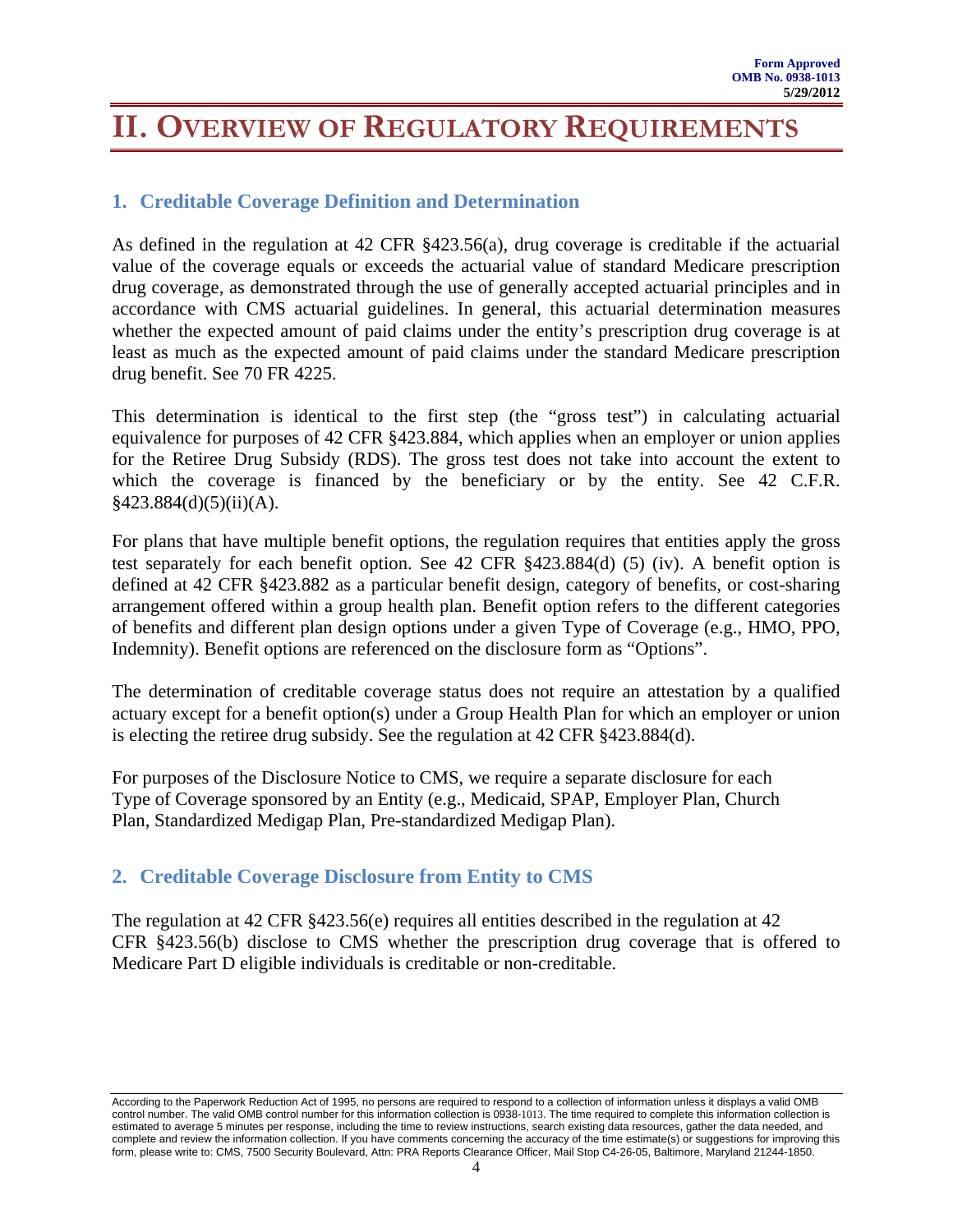### <span id="page-4-0"></span>**3. Who Must Provide the Disclosure Notice to CMS**

The Disclosure Notice is required to be provided to CMS by certain entities listed at 42 CFR §423.56(b) that are not excluded at §423.56(e). The entities exempted under 42 CFR §423.56(e) include PDPs, MA-PDs, and PACE or cost-based HMOs or CMPs that provide "qualified Part D coverage" within the meaning of 42 CFR §423.100.

Entities that must provide a disclosure to CMS include sponsors of:

- o Group health plans (offered by employers; union/Taft-Hartley plans; church, State and local government, and other group-sponsored plans) including the Federal employees health benefits program; and qualified retiree prescription drug plans as defined in section 1860D-22(a)(2) of the Act;
- o Governmental sponsored plans, including Medicaid coverage under title XIX of the Act or under a waiver under section 1115 of the Act; State Pharmaceutical Assistance Programs (SPAPs) as defined at §423.454 and State High Risk Pools as defined under 42 CFR  $146.113(a)(1)(vii);$
- o Plans that provide coverage of prescription drugs for veterans, survivors and dependents under chapter 17 of title 38, U.S.C.;
- o Plans that provide Military Coverage under chapter 55 of title 10, U.S.C., including TRICARE;
- $\circ$  Plans that provide individual health insurance coverage (as defined in section 2791(b)(5) of the Public Health Service Act) that includes coverage for outpatient prescription drugs and that does not meet the definition of an excepted benefit (as defined in section 2791(c) of the Public Health Service Act);
- o Coverage provided by the medical care program of the Indian Health Service, Tribe or other Tribal Organization, or Urban Indian Organization (I/T/U);
- o Plans that provide coverage under a Medicare supplemental policy (Medigap policy), as defined at 403.205, including standardized plans H, I or J; pre-standardized plans; waiver State plans; and plans with innovative benefits; and
- o Plans that provide other coverage as the Secretary may determine appropriate.

If an entity does not offer outpatient prescription drug benefits to any Medicare Part D eligible individuals on the beginning date of their plan year (renewal year, contract year, etc.), the entity is not required to complete the Disclosure to CMS on-line form for that plan year.

According to the Paperwork Reduction Act of 1995, no persons are required to respond to a collection of information unless it displays a valid OMB<br>control number. The valid OMB control number for this information collectio estimated to average 5 minutes per response, including the time to review instructions, search existing data resources, gather the data needed, and complete and review the information collection. If you have comments concerning the accuracy of the time estimate(s) or suggestions for improving this form, please write to: CMS, 7500 Security Boulevard, Attn: PRA Reports Clearance Officer, Mail Stop C4-26-05, Baltimore, Maryland 21244-1850.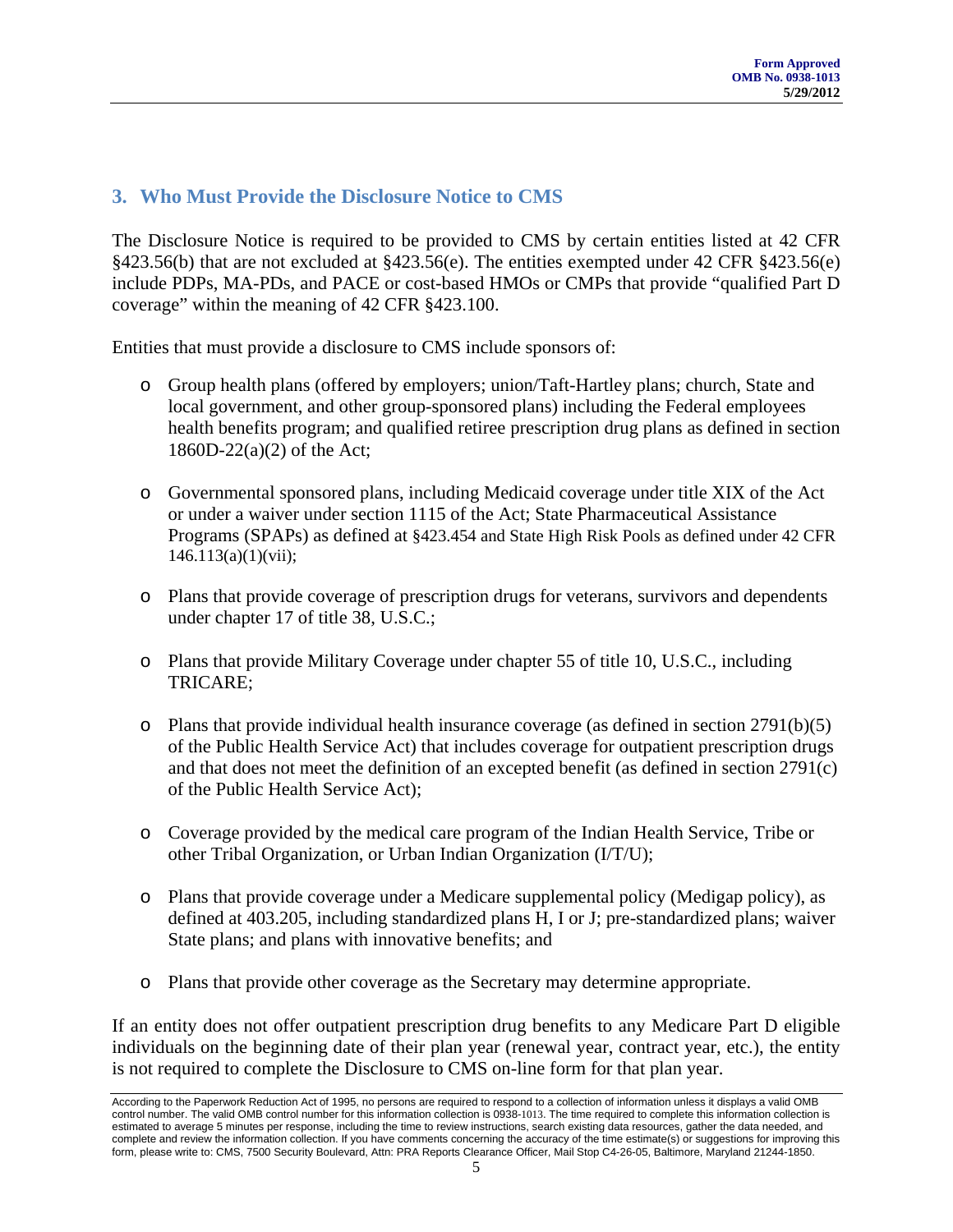<span id="page-5-0"></span>The regulation at 42 CFR  $\S 423.884(c)(2)(iv)$  requires that a plan sponsor provide an attestation that its prescription drug coverage is at least actuarially equivalent to the standard prescription drug coverage under Part D as part of the application for the Retiree Drug Subsidy (RDS). Therefore, because the actuarial equivalence standard includes the creditable coverage standard, a sponsor that has been approved for the Retiree Drug Subsidy is exempt from filing the Disclosure Notice with CMS with respect to those qualified covered retirees for which the Sponsor is claiming the Retiree Drug Subsidy.

The sponsor's RDS application serves as its disclosure to CMS under 42 CFR §423.56(e).

### **4. Timing of Creditable Coverage Disclosure from Entity to CMS**

As outlined under 42 CFR 423.56(e) and (f), and the guidance published by CMS on January 10, 2006, a disclosure of creditable coverage status must be made to CMS on an annual basis and upon any change that affects whether the drug coverage is creditable.

At a minimum, disclosure to CMS must be made at the following times:

- 1. For plan years that end in 2006, disclosure of creditable coverage status must have been provided no later than March 31, 2006.
- 2. For plan years that end in 2007 and beyond, disclosure of creditable coverage status must be provided within 60 days after the beginning date of the plan year for which the entity is providing the disclosure to CMS.
- 3. Within 30 days after the termination of the prescription drug plan ; and
- 4. Within 30 days after any change in the creditable coverage status of the prescription drug plan.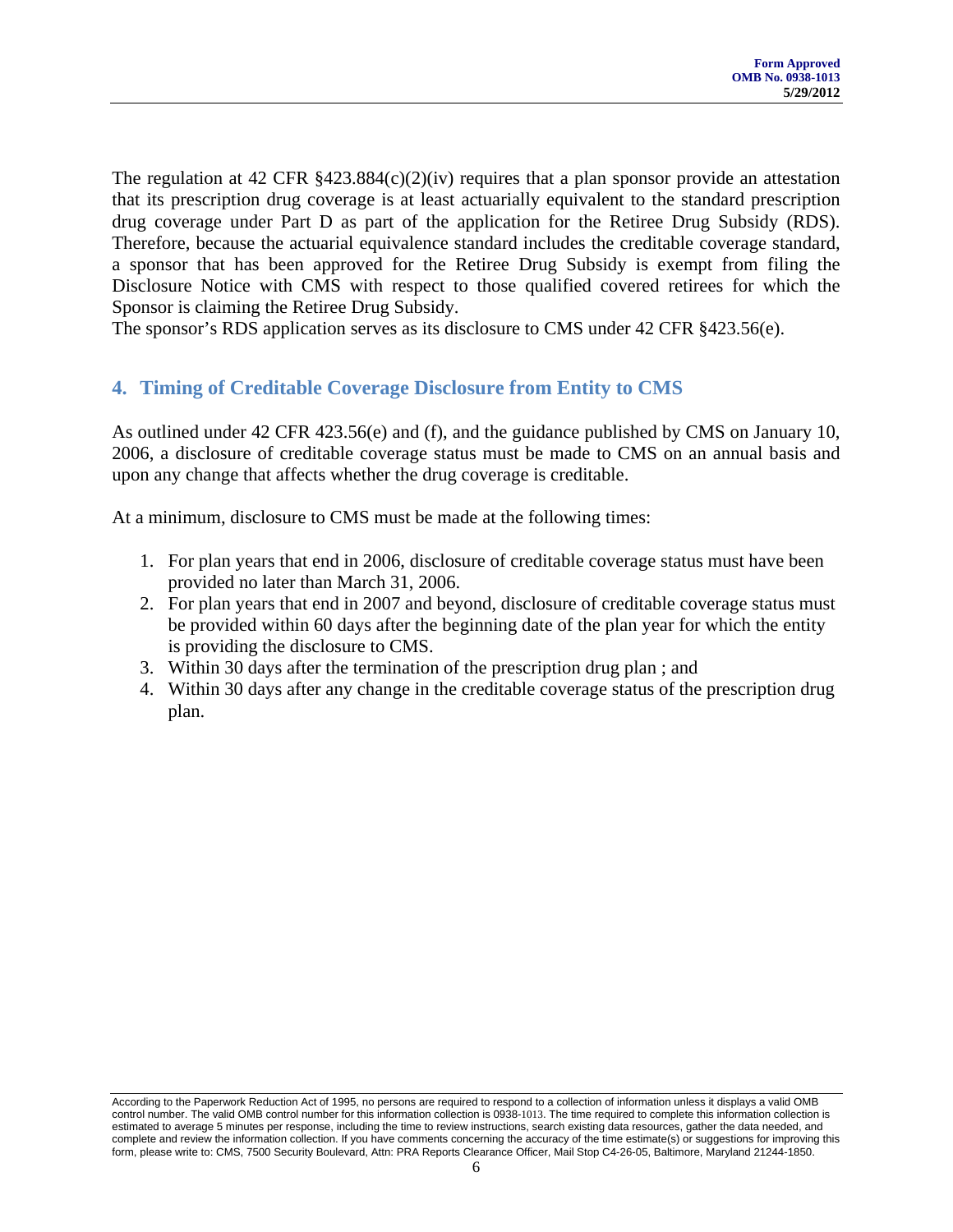# <span id="page-6-0"></span>**III. ACCESSING THE CREDITABLE COVERAGE DISCLOSURE FORM**

The Creditable Coverage Disclosure Form is available from a publicly accessed application on https://www.cms.gov/Medicare/Prescription-Drug-Coverage/CreditableCoverage/An entity can access the CMS form CMS-10198 from the following locations:

• From the https://www.cms.gov/Medicare/Prescription-Drug-Coverage/CreditableCoverage/, select the 'Disclosure to CMS Form' link from the left hand panel or from the Related Links; **OR** 

| Medicare<br>Home > Medicare > Creditable Coverage > Creditable Coverage<br><b>Creditable Coverage</b><br>Disclosure to CMS Guidance and<br>Instructions | <b>Medicald/CHIP</b>                                | Medicare-Medicald<br>Coordination                                                                                                                                                                                                                     | <b>h</b> surance               |                     |                                                                                                                                                    |                                                                                                                                                                                                                                                        |                                         |
|---------------------------------------------------------------------------------------------------------------------------------------------------------|-----------------------------------------------------|-------------------------------------------------------------------------------------------------------------------------------------------------------------------------------------------------------------------------------------------------------|--------------------------------|---------------------|----------------------------------------------------------------------------------------------------------------------------------------------------|--------------------------------------------------------------------------------------------------------------------------------------------------------------------------------------------------------------------------------------------------------|-----------------------------------------|
|                                                                                                                                                         |                                                     |                                                                                                                                                                                                                                                       | Overslaht                      | hnovation<br>Center | <b>Regulations</b><br>and Guidance                                                                                                                 | Research, Statistics,<br>Data and Systems                                                                                                                                                                                                              | <b>Cutreach and</b><br><b>Education</b> |
|                                                                                                                                                         |                                                     |                                                                                                                                                                                                                                                       |                                |                     |                                                                                                                                                    |                                                                                                                                                                                                                                                        |                                         |
|                                                                                                                                                         |                                                     | <b>Creditable Coverage</b>                                                                                                                                                                                                                            |                                |                     |                                                                                                                                                    |                                                                                                                                                                                                                                                        |                                         |
|                                                                                                                                                         |                                                     |                                                                                                                                                                                                                                                       |                                |                     |                                                                                                                                                    | The Medicare Modernization Act (MMA) requires entities (whose policies include prescription drug coverage) to notify                                                                                                                                   |                                         |
| <b>Disclosure to CMS Form</b>                                                                                                                           |                                                     |                                                                                                                                                                                                                                                       |                                |                     |                                                                                                                                                    | Medicare eligible policyholders whether their prescription drug coverage is creditable coverage, which means that the                                                                                                                                  |                                         |
|                                                                                                                                                         |                                                     |                                                                                                                                                                                                                                                       |                                |                     |                                                                                                                                                    | coverage is expected to pay on average as much as the standard Medicare prescription drug coverage. For these                                                                                                                                          |                                         |
| <b>Model Notice Letters</b>                                                                                                                             |                                                     | entities, there are two disclosure requirements:                                                                                                                                                                                                      |                                |                     |                                                                                                                                                    |                                                                                                                                                                                                                                                        |                                         |
| Archives - Creditable Coverage<br><b>Guldance and Notices</b>                                                                                           |                                                     | - The first disclosure requirement is to provide a written disclosure notice to all Medicare eligible individuals annually who<br>are covered under its prescription drug plan, prior to October 15th each year and at various times as stated in the |                                |                     |                                                                                                                                                    |                                                                                                                                                                                                                                                        |                                         |
|                                                                                                                                                         |                                                     |                                                                                                                                                                                                                                                       |                                |                     |                                                                                                                                                    | regulations, including to a Medicare eligible individual when he/she joins the plan. This disclosure must be provided to                                                                                                                               |                                         |
|                                                                                                                                                         |                                                     |                                                                                                                                                                                                                                                       |                                |                     |                                                                                                                                                    | Medicare eligible active working individuals and their dependents, Medicare eligible COBRA individuals and their<br>dependents, Medicare eligible disabled individuals covered under your prescription drug plan and any retirees and their            |                                         |
|                                                                                                                                                         |                                                     |                                                                                                                                                                                                                                                       |                                |                     |                                                                                                                                                    | dependents. The MMA imposes a late enrollment penalty on individuals who do not maintain creditable coverage for a                                                                                                                                     |                                         |
|                                                                                                                                                         |                                                     |                                                                                                                                                                                                                                                       |                                |                     |                                                                                                                                                    | period of 63 days or longer following their initial enrollment period for the Medicare prescription drug benefit. Accordingly,                                                                                                                         |                                         |
|                                                                                                                                                         |                                                     |                                                                                                                                                                                                                                                       |                                |                     |                                                                                                                                                    | this information is essential to an individual's decision whether to enroll in a Medicare Part D prescription drug plan. For<br>more information go to the "Creditable Coverage Guidance and Model Disclosure Notices to be used after January 1,      |                                         |
|                                                                                                                                                         |                                                     | 2009" Section on the left hand side of this page.                                                                                                                                                                                                     |                                |                     |                                                                                                                                                    |                                                                                                                                                                                                                                                        |                                         |
|                                                                                                                                                         |                                                     |                                                                                                                                                                                                                                                       |                                |                     |                                                                                                                                                    | . The second disclosure requirement is for entities to complete the Online Disclosure to CMS Form to report the creditable                                                                                                                             |                                         |
|                                                                                                                                                         |                                                     |                                                                                                                                                                                                                                                       |                                |                     |                                                                                                                                                    | coverage status of their prescription drug plan. The Disclosure should be completed annually no later than 60 days from                                                                                                                                |                                         |
|                                                                                                                                                         |                                                     |                                                                                                                                                                                                                                                       |                                |                     |                                                                                                                                                    | the beginning of a plan year (contract year, renewal year), within 30 days after termination of a prescription drug plan, or<br>within 30 days after any change in creditable coverage status. For more information go to the "Disclosure to CMS Form" |                                         |
|                                                                                                                                                         |                                                     |                                                                                                                                                                                                                                                       |                                |                     |                                                                                                                                                    | Section on the left hand side of this page. -- This requirement does not pertain to the Medicare beneficiaries for whom                                                                                                                                |                                         |
|                                                                                                                                                         |                                                     | entities are receiving the Retiree Drug Subsidy (RDS).                                                                                                                                                                                                |                                |                     |                                                                                                                                                    |                                                                                                                                                                                                                                                        |                                         |
|                                                                                                                                                         |                                                     |                                                                                                                                                                                                                                                       |                                |                     |                                                                                                                                                    | This page provides guidance documents relating to Creditable Coverage requirements for employer and union-sponsored                                                                                                                                    |                                         |
|                                                                                                                                                         |                                                     | plans and model notice documents.                                                                                                                                                                                                                     |                                |                     |                                                                                                                                                    |                                                                                                                                                                                                                                                        |                                         |
|                                                                                                                                                         |                                                     | <b>Downloads</b>                                                                                                                                                                                                                                      |                                |                     |                                                                                                                                                    |                                                                                                                                                                                                                                                        |                                         |
|                                                                                                                                                         |                                                     | Creditable Coverage Simplified Determination (PDF, 12KB) [PDF, 14KB]                                                                                                                                                                                  |                                |                     |                                                                                                                                                    |                                                                                                                                                                                                                                                        |                                         |
|                                                                                                                                                         |                                                     |                                                                                                                                                                                                                                                       |                                |                     |                                                                                                                                                    | Employers/Unions & Medigap Issuers Guidance - Which Notice of Creditable Coverage to Provide? (PDF, 37KB)                                                                                                                                              |                                         |
|                                                                                                                                                         |                                                     | <b>IPDF, 36KB1</b>                                                                                                                                                                                                                                    |                                |                     |                                                                                                                                                    |                                                                                                                                                                                                                                                        |                                         |
|                                                                                                                                                         |                                                     | 63KB1                                                                                                                                                                                                                                                 |                                |                     |                                                                                                                                                    | Treatment of Account-Based Health Arrangements under the Medicare Modernization Act 06/15/05 (PDF, 55KB) [PDF,                                                                                                                                         |                                         |
|                                                                                                                                                         |                                                     |                                                                                                                                                                                                                                                       |                                |                     |                                                                                                                                                    |                                                                                                                                                                                                                                                        |                                         |
| Overview of Creditable Coverage Issues for Plan Sponsors (PDF, 17KB) [PDF, 18KB]<br>Entities Required to Provide Disclosure (PDF, 36KB) [PDF, 35KB]     |                                                     |                                                                                                                                                                                                                                                       |                                |                     |                                                                                                                                                    |                                                                                                                                                                                                                                                        |                                         |
|                                                                                                                                                         | What is Creditable Coverage (PDF, 14KB) [PDF, 13KB] |                                                                                                                                                                                                                                                       |                                |                     |                                                                                                                                                    |                                                                                                                                                                                                                                                        |                                         |
|                                                                                                                                                         |                                                     | <b>Related Links</b>                                                                                                                                                                                                                                  |                                |                     |                                                                                                                                                    |                                                                                                                                                                                                                                                        |                                         |
| Disclosure to CMS Form                                                                                                                                  |                                                     |                                                                                                                                                                                                                                                       |                                |                     |                                                                                                                                                    |                                                                                                                                                                                                                                                        |                                         |
| Employer & Union Retiree Drug Subsidy                                                                                                                   |                                                     |                                                                                                                                                                                                                                                       |                                |                     |                                                                                                                                                    |                                                                                                                                                                                                                                                        |                                         |
| Page last Modified: 04/05/2012 11:39 AM                                                                                                                 |                                                     |                                                                                                                                                                                                                                                       |                                |                     |                                                                                                                                                    |                                                                                                                                                                                                                                                        |                                         |
| Help with File Formats and Plug-Ins                                                                                                                     |                                                     |                                                                                                                                                                                                                                                       |                                |                     |                                                                                                                                                    |                                                                                                                                                                                                                                                        |                                         |
|                                                                                                                                                         |                                                     |                                                                                                                                                                                                                                                       |                                |                     |                                                                                                                                                    |                                                                                                                                                                                                                                                        |                                         |
| Home                                                                                                                                                    |                                                     |                                                                                                                                                                                                                                                       |                                |                     | <b>CMS.COV</b> A federal government website managed by the Centers for Medicare & Medicard Service<br>7500 Security Boulevard, Baltimore, MD 21244 |                                                                                                                                                                                                                                                        |                                         |
|                                                                                                                                                         |                                                     |                                                                                                                                                                                                                                                       |                                |                     |                                                                                                                                                    |                                                                                                                                                                                                                                                        |                                         |
| <b>CMS &amp; HHS Websites</b>                                                                                                                           | Tools                                               | <b>Helpful Links</b>                                                                                                                                                                                                                                  |                                |                     |                                                                                                                                                    |                                                                                                                                                                                                                                                        |                                         |
| Medicare.gov                                                                                                                                            | Acronyms                                            |                                                                                                                                                                                                                                                       | Web Policies & Important Links |                     |                                                                                                                                                    |                                                                                                                                                                                                                                                        |                                         |
| MyMedicare.gov                                                                                                                                          | Contacts                                            | Privacy Policy                                                                                                                                                                                                                                        |                                |                     |                                                                                                                                                    |                                                                                                                                                                                                                                                        |                                         |
| StopMedicareFraud onv                                                                                                                                   | <b>FAOS</b>                                         |                                                                                                                                                                                                                                                       | Freedom of Information Act     |                     |                                                                                                                                                    | <b>Receive Email Updates</b>                                                                                                                                                                                                                           |                                         |
| Medicald.gov                                                                                                                                            | Glossary                                            | No Fear Act                                                                                                                                                                                                                                           |                                |                     |                                                                                                                                                    |                                                                                                                                                                                                                                                        |                                         |
| InsureKidsNow.gov                                                                                                                                       | Archive                                             | HHS.gov                                                                                                                                                                                                                                               |                                |                     |                                                                                                                                                    |                                                                                                                                                                                                                                                        | <b>Submit</b>                           |
| HealthCare on/<br>HHS.gov/Open                                                                                                                          |                                                     | Inspector General<br>USA gov                                                                                                                                                                                                                          |                                |                     |                                                                                                                                                    |                                                                                                                                                                                                                                                        |                                         |

According to the Paperwork Reduction Act of 1995, no persons are required to respond to a collection of information unless it displays a valid OMB<br>control number. The valid OMB control number for this information collectio estimated to average 5 minutes per response, including the time to review instructions, search existing data resources, gather the data needed, and complete and review the information collection. If you have comments concerning the accuracy of the time estimate(s) or suggestions for improving this form, please write to: CMS, 7500 Security Boulevard, Attn: PRA Reports Clearance Officer, Mail Stop C4-26-05, Baltimore, Maryland 21244-1850.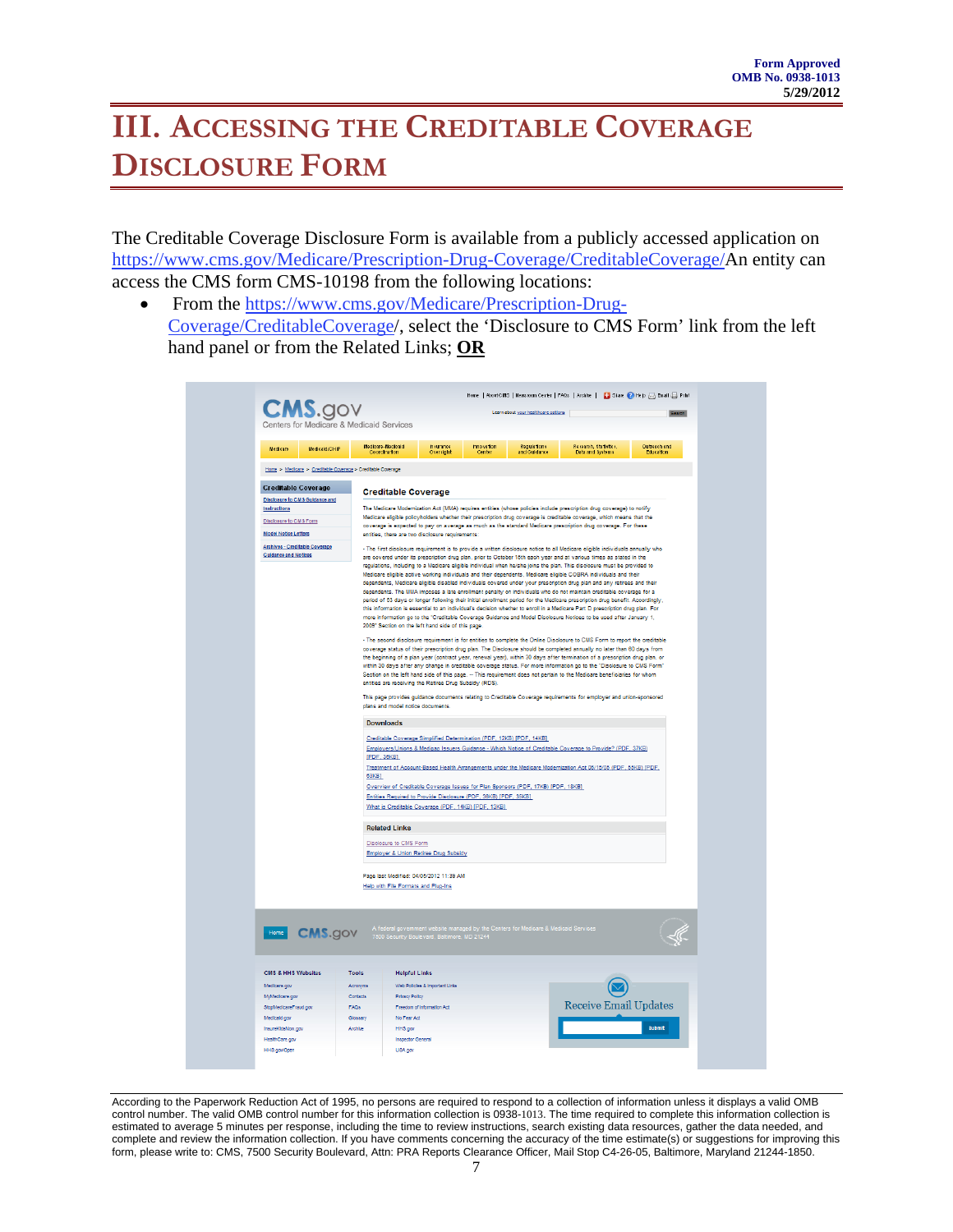• Enter [https://www.cms.gov/Medicare/Prescription-Drug-](https://www.cms.gov/Medicare/Prescription-Drug-Coverage/CreditableCoverage/CCDisclosureForm.html)[Coverage/CreditableCoverage/CCDisclosureForm.html](https://www.cms.gov/Medicare/Prescription-Drug-Coverage/CreditableCoverage/CCDisclosureForm.html) to directly access the 'Disclosure to CMS Form' page.

This method of transmission is convenient and will take minimal time to complete, and is the sole method for compliance with the requirement.

*NOTE:* The Disclosure to CMS form is required to be submitted online and not in hard copy. Hard copy notices can be faxed upon request for entities that do not have internet access to complete the notice online by contacting CMS directly. Only sections relevant to the plan sponsor will be displayed online. Some sections of the disclosure form may not actually be presented until the time the disclosure form is being completed online because they may not apply to the entity completing the disclosure form. To assist you in completing the disclosure to CMS form, additional information regarding each section of the online disclosure form can be found in the Helpful Hints guidance on the Creditable Coverage CMS web page at: https://www.cms.gov/Medicare/Prescription-Drug-Coverage/CreditableCoverage/

According to the Paperwork Reduction Act of 1995, no persons are required to respond to a collection of information unless it displays a valid OMB control number. The valid OMB control number for this information collection is 0938-1013. The time required to complete this information collection is estimated to average 5 minutes per response, including the time to review instructions, search existing data resources, gather the data needed, and complete and review the information collection. If you have comments concerning the accuracy of the time estimate(s) or suggestions for improving this form, please write to: CMS, 7500 Security Boulevard, Attn: PRA Reports Clearance Officer, Mail Stop C4-26-05, Baltimore, Maryland 21244-1850.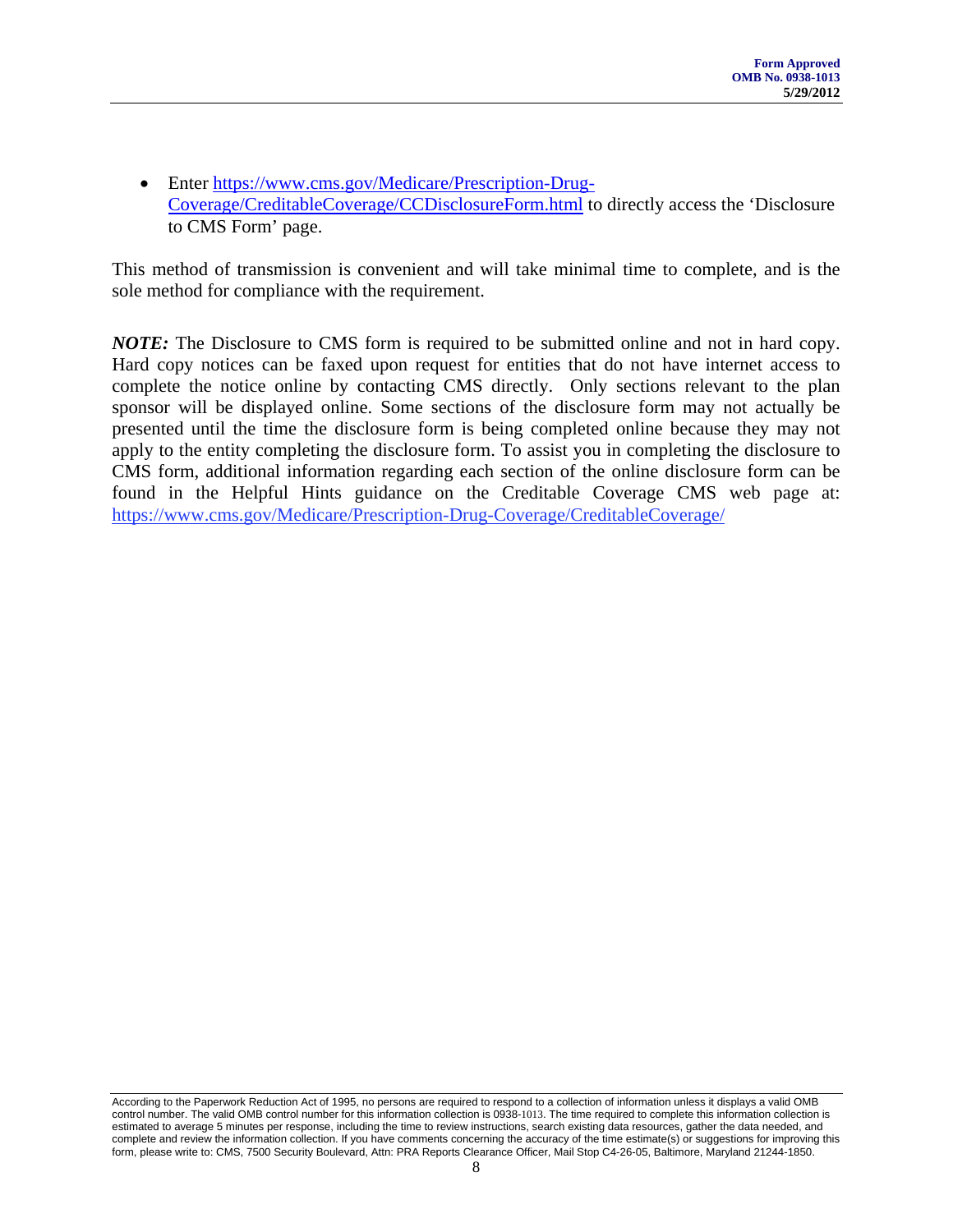#### **Form Approved OMB No. 0938-1013 5/29/2012**

| Centers for Medicare & Medicaid Services<br><b>Innovation</b><br><b>Regulations</b><br>Research, Statistics,<br><b>Cutreach and</b><br>Medicare-Medicald<br><b>Insurance</b><br>Medicald/CHIP<br>Medicare<br>and Guidance<br>Oversight<br>Data and Systems<br><b>Education</b><br>Coordination<br>Center<br>Home > Medicare > Creditable Coverage > Disclosure to CMS Form<br><b>Creditable Coverage</b><br><b>Disclosure to CMS Form</b><br>Disclosure to CMS Guidance and<br>Instructions<br>Entities that are required to provide a disclosure of creditable coverage status to CMS must complete the<br><b>Disclosure to CMS Form</b><br>following online Disclosure to CMS Form. To further assist you in completing this form, the link on the left<br>Model Notice Letters<br>side of this webpage may help: Disclosure to CMS Guidance and Instructions.<br>Archives - Creditable Coverage<br>Entities that claim the RDS should not fill out this form for their RDS plan participants. If a plan option has<br><b>Guidance and Notices</b><br>100 retired beneficiaries and the plan claims RDS for 97 of them, the plan must report 3 non-RDS participants<br><b>Disclosure to CMS Form</b><br>on this form.<br><b>Model Notice Letters</b><br>The disclosure submission process is composed of the following steps to complete the online Creditable<br>Archives - Creditable Coverage<br>Coverage Disclosure Form:<br><b>Guidance and Notices</b><br><b>Disclosure to CMS Form</b><br>• Step 1 - Enter the Disclosure Information<br><b>Model Notice Letters</b><br>• Step 2 -Verify and Submit Disclosure Information<br>Archives - Creditable Coverage<br><b>Guidance and Notices</b><br>• Step 3 - Receive Submission Confirmation<br><b>Disclosure to CMS Form</b><br>Note: All fields are required unless otherwise indicated.<br><b>Model Notice Letters</b><br>Step 1 - Enter Disclosure Information<br>Archives - Creditable Coverage<br><b>Guidance and Notices</b><br>Please complete the following information for each Type of Coverage offered by the Entity/Plan Sponsor.<br><b>Disclosure to CMS Form</b><br><b>Entity/Plan Sponsor Information:</b><br><b>Model Notice Letters</b><br>Archives - Creditable Coverage<br><b>Entity Name</b><br><b>Guidance and Notices</b><br>Entity Federal ID Number<br>(##_#######)<br><b>Disclosure to CMS Form</b><br><b>Entity Street Address</b><br>Model Notice Letters<br>City<br>Archives - Creditable Coverage<br>$\overline{\phantom{a}}$<br>State (US Only) (Select State)<br><b>Guldance and Notices</b><br>Zip Code<br><b>Guidance and Notices</b><br>$\overline{\phantom{a}}$<br>Country   United States<br>Phone Number<br>(###-###-####)<br>Coverage Type:<br>Ξ<br>(Choose One)<br>If you select "STATE-SPONSORED PLANS: Other State-Sponsored" or "OTHER TYPE OF COVERAGE<br>OFFERED TO MEDICARE PART D ELIGIBLE INDIVIDUALS" option, please explain in the Description<br>of Other Type of Coverage below.<br>Description of Other Type of Coverage<br>How many Prescription Drug Options are offered under this Coverage? (Note: If you are discontinuing a<br>prescription drug option, you may enter zero. Otherwise, please enter a numeric number greater than zero.)<br>Creditable/Non-Creditable Offer:<br>Please select ONE of the following to continue and complete the required disclosure information.<br><sup>O</sup> All Options Offered Are Creditable<br>C All Options Offered Are Non-Creditable<br>C There are Some Creditable and Non-Creditable Options Offered<br>Continue<br>Clear All Fields<br>Form Approved<br>OMB No. 0938-1013 |
|-------------------------------------------------------------------------------------------------------------------------------------------------------------------------------------------------------------------------------------------------------------------------------------------------------------------------------------------------------------------------------------------------------------------------------------------------------------------------------------------------------------------------------------------------------------------------------------------------------------------------------------------------------------------------------------------------------------------------------------------------------------------------------------------------------------------------------------------------------------------------------------------------------------------------------------------------------------------------------------------------------------------------------------------------------------------------------------------------------------------------------------------------------------------------------------------------------------------------------------------------------------------------------------------------------------------------------------------------------------------------------------------------------------------------------------------------------------------------------------------------------------------------------------------------------------------------------------------------------------------------------------------------------------------------------------------------------------------------------------------------------------------------------------------------------------------------------------------------------------------------------------------------------------------------------------------------------------------------------------------------------------------------------------------------------------------------------------------------------------------------------------------------------------------------------------------------------------------------------------------------------------------------------------------------------------------------------------------------------------------------------------------------------------------------------------------------------------------------------------------------------------------------------------------------------------------------------------------------------------------------------------------------------------------------------------------------------------------------------------------------------------------------------------------------------------------------------------------------------------------------------------------------------------------------------------------------------------------------------------------------------------------------------------------------------------------------------------------------------------------------------------------------------------------------------------------------------------------------------------------------------------------------------------------------------------------------------------------------------------------------------------------------------------------------------------------------------------------------------------------------------------------------------------------------------------------------------------------------------------------------------------------|
|                                                                                                                                                                                                                                                                                                                                                                                                                                                                                                                                                                                                                                                                                                                                                                                                                                                                                                                                                                                                                                                                                                                                                                                                                                                                                                                                                                                                                                                                                                                                                                                                                                                                                                                                                                                                                                                                                                                                                                                                                                                                                                                                                                                                                                                                                                                                                                                                                                                                                                                                                                                                                                                                                                                                                                                                                                                                                                                                                                                                                                                                                                                                                                                                                                                                                                                                                                                                                                                                                                                                                                                                                                           |
|                                                                                                                                                                                                                                                                                                                                                                                                                                                                                                                                                                                                                                                                                                                                                                                                                                                                                                                                                                                                                                                                                                                                                                                                                                                                                                                                                                                                                                                                                                                                                                                                                                                                                                                                                                                                                                                                                                                                                                                                                                                                                                                                                                                                                                                                                                                                                                                                                                                                                                                                                                                                                                                                                                                                                                                                                                                                                                                                                                                                                                                                                                                                                                                                                                                                                                                                                                                                                                                                                                                                                                                                                                           |
|                                                                                                                                                                                                                                                                                                                                                                                                                                                                                                                                                                                                                                                                                                                                                                                                                                                                                                                                                                                                                                                                                                                                                                                                                                                                                                                                                                                                                                                                                                                                                                                                                                                                                                                                                                                                                                                                                                                                                                                                                                                                                                                                                                                                                                                                                                                                                                                                                                                                                                                                                                                                                                                                                                                                                                                                                                                                                                                                                                                                                                                                                                                                                                                                                                                                                                                                                                                                                                                                                                                                                                                                                                           |
|                                                                                                                                                                                                                                                                                                                                                                                                                                                                                                                                                                                                                                                                                                                                                                                                                                                                                                                                                                                                                                                                                                                                                                                                                                                                                                                                                                                                                                                                                                                                                                                                                                                                                                                                                                                                                                                                                                                                                                                                                                                                                                                                                                                                                                                                                                                                                                                                                                                                                                                                                                                                                                                                                                                                                                                                                                                                                                                                                                                                                                                                                                                                                                                                                                                                                                                                                                                                                                                                                                                                                                                                                                           |
|                                                                                                                                                                                                                                                                                                                                                                                                                                                                                                                                                                                                                                                                                                                                                                                                                                                                                                                                                                                                                                                                                                                                                                                                                                                                                                                                                                                                                                                                                                                                                                                                                                                                                                                                                                                                                                                                                                                                                                                                                                                                                                                                                                                                                                                                                                                                                                                                                                                                                                                                                                                                                                                                                                                                                                                                                                                                                                                                                                                                                                                                                                                                                                                                                                                                                                                                                                                                                                                                                                                                                                                                                                           |
|                                                                                                                                                                                                                                                                                                                                                                                                                                                                                                                                                                                                                                                                                                                                                                                                                                                                                                                                                                                                                                                                                                                                                                                                                                                                                                                                                                                                                                                                                                                                                                                                                                                                                                                                                                                                                                                                                                                                                                                                                                                                                                                                                                                                                                                                                                                                                                                                                                                                                                                                                                                                                                                                                                                                                                                                                                                                                                                                                                                                                                                                                                                                                                                                                                                                                                                                                                                                                                                                                                                                                                                                                                           |
|                                                                                                                                                                                                                                                                                                                                                                                                                                                                                                                                                                                                                                                                                                                                                                                                                                                                                                                                                                                                                                                                                                                                                                                                                                                                                                                                                                                                                                                                                                                                                                                                                                                                                                                                                                                                                                                                                                                                                                                                                                                                                                                                                                                                                                                                                                                                                                                                                                                                                                                                                                                                                                                                                                                                                                                                                                                                                                                                                                                                                                                                                                                                                                                                                                                                                                                                                                                                                                                                                                                                                                                                                                           |
|                                                                                                                                                                                                                                                                                                                                                                                                                                                                                                                                                                                                                                                                                                                                                                                                                                                                                                                                                                                                                                                                                                                                                                                                                                                                                                                                                                                                                                                                                                                                                                                                                                                                                                                                                                                                                                                                                                                                                                                                                                                                                                                                                                                                                                                                                                                                                                                                                                                                                                                                                                                                                                                                                                                                                                                                                                                                                                                                                                                                                                                                                                                                                                                                                                                                                                                                                                                                                                                                                                                                                                                                                                           |
|                                                                                                                                                                                                                                                                                                                                                                                                                                                                                                                                                                                                                                                                                                                                                                                                                                                                                                                                                                                                                                                                                                                                                                                                                                                                                                                                                                                                                                                                                                                                                                                                                                                                                                                                                                                                                                                                                                                                                                                                                                                                                                                                                                                                                                                                                                                                                                                                                                                                                                                                                                                                                                                                                                                                                                                                                                                                                                                                                                                                                                                                                                                                                                                                                                                                                                                                                                                                                                                                                                                                                                                                                                           |
|                                                                                                                                                                                                                                                                                                                                                                                                                                                                                                                                                                                                                                                                                                                                                                                                                                                                                                                                                                                                                                                                                                                                                                                                                                                                                                                                                                                                                                                                                                                                                                                                                                                                                                                                                                                                                                                                                                                                                                                                                                                                                                                                                                                                                                                                                                                                                                                                                                                                                                                                                                                                                                                                                                                                                                                                                                                                                                                                                                                                                                                                                                                                                                                                                                                                                                                                                                                                                                                                                                                                                                                                                                           |
|                                                                                                                                                                                                                                                                                                                                                                                                                                                                                                                                                                                                                                                                                                                                                                                                                                                                                                                                                                                                                                                                                                                                                                                                                                                                                                                                                                                                                                                                                                                                                                                                                                                                                                                                                                                                                                                                                                                                                                                                                                                                                                                                                                                                                                                                                                                                                                                                                                                                                                                                                                                                                                                                                                                                                                                                                                                                                                                                                                                                                                                                                                                                                                                                                                                                                                                                                                                                                                                                                                                                                                                                                                           |
|                                                                                                                                                                                                                                                                                                                                                                                                                                                                                                                                                                                                                                                                                                                                                                                                                                                                                                                                                                                                                                                                                                                                                                                                                                                                                                                                                                                                                                                                                                                                                                                                                                                                                                                                                                                                                                                                                                                                                                                                                                                                                                                                                                                                                                                                                                                                                                                                                                                                                                                                                                                                                                                                                                                                                                                                                                                                                                                                                                                                                                                                                                                                                                                                                                                                                                                                                                                                                                                                                                                                                                                                                                           |
|                                                                                                                                                                                                                                                                                                                                                                                                                                                                                                                                                                                                                                                                                                                                                                                                                                                                                                                                                                                                                                                                                                                                                                                                                                                                                                                                                                                                                                                                                                                                                                                                                                                                                                                                                                                                                                                                                                                                                                                                                                                                                                                                                                                                                                                                                                                                                                                                                                                                                                                                                                                                                                                                                                                                                                                                                                                                                                                                                                                                                                                                                                                                                                                                                                                                                                                                                                                                                                                                                                                                                                                                                                           |
|                                                                                                                                                                                                                                                                                                                                                                                                                                                                                                                                                                                                                                                                                                                                                                                                                                                                                                                                                                                                                                                                                                                                                                                                                                                                                                                                                                                                                                                                                                                                                                                                                                                                                                                                                                                                                                                                                                                                                                                                                                                                                                                                                                                                                                                                                                                                                                                                                                                                                                                                                                                                                                                                                                                                                                                                                                                                                                                                                                                                                                                                                                                                                                                                                                                                                                                                                                                                                                                                                                                                                                                                                                           |
|                                                                                                                                                                                                                                                                                                                                                                                                                                                                                                                                                                                                                                                                                                                                                                                                                                                                                                                                                                                                                                                                                                                                                                                                                                                                                                                                                                                                                                                                                                                                                                                                                                                                                                                                                                                                                                                                                                                                                                                                                                                                                                                                                                                                                                                                                                                                                                                                                                                                                                                                                                                                                                                                                                                                                                                                                                                                                                                                                                                                                                                                                                                                                                                                                                                                                                                                                                                                                                                                                                                                                                                                                                           |
|                                                                                                                                                                                                                                                                                                                                                                                                                                                                                                                                                                                                                                                                                                                                                                                                                                                                                                                                                                                                                                                                                                                                                                                                                                                                                                                                                                                                                                                                                                                                                                                                                                                                                                                                                                                                                                                                                                                                                                                                                                                                                                                                                                                                                                                                                                                                                                                                                                                                                                                                                                                                                                                                                                                                                                                                                                                                                                                                                                                                                                                                                                                                                                                                                                                                                                                                                                                                                                                                                                                                                                                                                                           |
|                                                                                                                                                                                                                                                                                                                                                                                                                                                                                                                                                                                                                                                                                                                                                                                                                                                                                                                                                                                                                                                                                                                                                                                                                                                                                                                                                                                                                                                                                                                                                                                                                                                                                                                                                                                                                                                                                                                                                                                                                                                                                                                                                                                                                                                                                                                                                                                                                                                                                                                                                                                                                                                                                                                                                                                                                                                                                                                                                                                                                                                                                                                                                                                                                                                                                                                                                                                                                                                                                                                                                                                                                                           |
|                                                                                                                                                                                                                                                                                                                                                                                                                                                                                                                                                                                                                                                                                                                                                                                                                                                                                                                                                                                                                                                                                                                                                                                                                                                                                                                                                                                                                                                                                                                                                                                                                                                                                                                                                                                                                                                                                                                                                                                                                                                                                                                                                                                                                                                                                                                                                                                                                                                                                                                                                                                                                                                                                                                                                                                                                                                                                                                                                                                                                                                                                                                                                                                                                                                                                                                                                                                                                                                                                                                                                                                                                                           |
|                                                                                                                                                                                                                                                                                                                                                                                                                                                                                                                                                                                                                                                                                                                                                                                                                                                                                                                                                                                                                                                                                                                                                                                                                                                                                                                                                                                                                                                                                                                                                                                                                                                                                                                                                                                                                                                                                                                                                                                                                                                                                                                                                                                                                                                                                                                                                                                                                                                                                                                                                                                                                                                                                                                                                                                                                                                                                                                                                                                                                                                                                                                                                                                                                                                                                                                                                                                                                                                                                                                                                                                                                                           |
|                                                                                                                                                                                                                                                                                                                                                                                                                                                                                                                                                                                                                                                                                                                                                                                                                                                                                                                                                                                                                                                                                                                                                                                                                                                                                                                                                                                                                                                                                                                                                                                                                                                                                                                                                                                                                                                                                                                                                                                                                                                                                                                                                                                                                                                                                                                                                                                                                                                                                                                                                                                                                                                                                                                                                                                                                                                                                                                                                                                                                                                                                                                                                                                                                                                                                                                                                                                                                                                                                                                                                                                                                                           |
| Form CMS-10198 (04/07)<br><b>Downloads</b><br>Creditable Coverage Disclosure to CMS Guidance - Updated 6/29/09 (PDF, 36KB) [PDF, 37KB]<br>Creditable Coverage Disclosure to CMS Form Instructions and Screen Shots (PDF, 282KB) [PDF, 281KB]<br>Disclosure to CMS Technical Helpline and Policy Assistance (PDF, 23KB) [PDF, 23KB]<br>Page last Modified: 04/17/2012 10:03 AM<br>Help with File Formats and Plug-Ins                                                                                                                                                                                                                                                                                                                                                                                                                                                                                                                                                                                                                                                                                                                                                                                                                                                                                                                                                                                                                                                                                                                                                                                                                                                                                                                                                                                                                                                                                                                                                                                                                                                                                                                                                                                                                                                                                                                                                                                                                                                                                                                                                                                                                                                                                                                                                                                                                                                                                                                                                                                                                                                                                                                                                                                                                                                                                                                                                                                                                                                                                                                                                                                                                      |

CMS & HHS Websites

**Helpful Links** 

Tools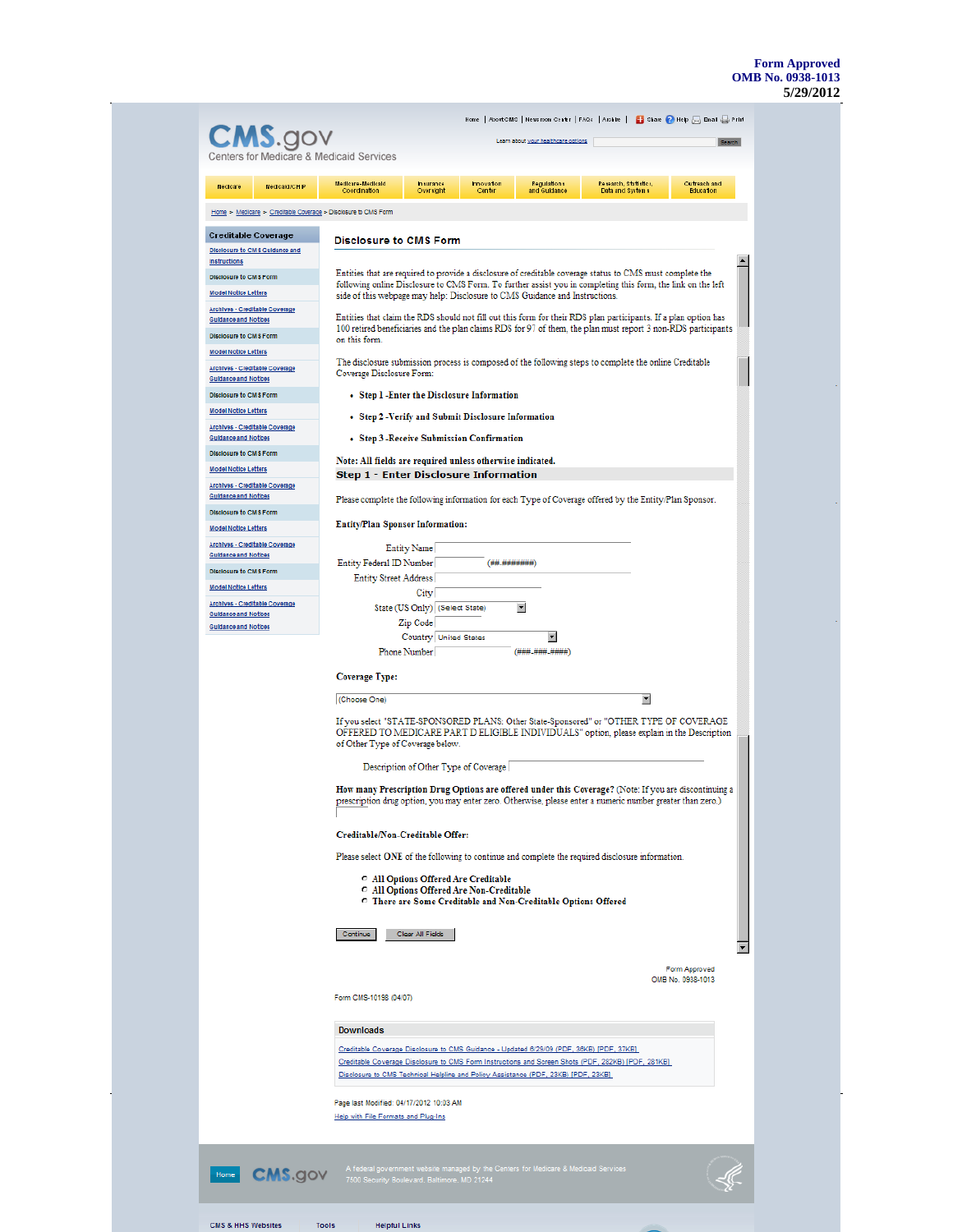# <span id="page-9-0"></span>**IV. DISCLOSURE TO CMS INSTRUCTIONS**

## **CONTENT OF THE DISCLOSURE NOTICE TO CMS**

The disclosure submission process is composed of the following steps to complete the online Creditable Coverage Disclosure Form:

- **Step 1 -Enter the Disclosure Information**
- **Step 2 -Verify and Submit Disclosure Information, and**
- **Step 3 -Receive Submission Confirmation**

All fields are required unless otherwise indicated

### **STEP 1 - ENTER DISCLOSURE INFORMATION**

### **All entities must complete** *Box A* **of the on-line Disclosure to CMS web page form.**

If all options offered by your plan are creditable, you must complete  $Box B$  of the Creditable Coverage Notice to CMS.

If all options offered by your plan are non-creditable, you must complete  $Box$   $\vec{G}$ of the Creditable Coverage Notice to CMS.

If there are some creditable or non-creditable options offered by your plan, you must complete  $\beta_{OX} D$  of the Creditable Coverage Notice to CMS.

# *BOX A*

Listed below are the required data fields in the Disclosure to CMS web page form that must be populated in order to submit the Disclosure to CMS form. For entities with subsidiaries (division, line of business, operating unit, control group, etc.), one disclosure form can be submitted to CMS for the entire entity if the plan year is the same for all subsidiaries/divisions, or an additional form can be submitted for each subsidiary (division, line of business, operating unit, control group, etc.) with the subsidiary-specific information.

*NOTE:* As you answer the questions in Step 1 on the electronic Disclosure to CMS web page form, you will need to choose "Continue" after you have chosen the correct "Creditable/Non-

According to the Paperwork Reduction Act of 1995, no persons are required to respond to a collection of information unless it displays a valid OMB control number. The valid OMB control number for this information collection is 0938-1013. The time required to complete this information collection is estimated to average 5 minutes per response, including the time to review instructions, search existing data resources, gather the data needed, and complete and review the information collection. If you have comments concerning the accuracy of the time estimate(s) or suggestions for improving this form, please write to: CMS, 7500 Security Boulevard, Attn: PRA Reports Clearance Officer, Mail Stop C4-26-05, Baltimore, Maryland 21244-1850.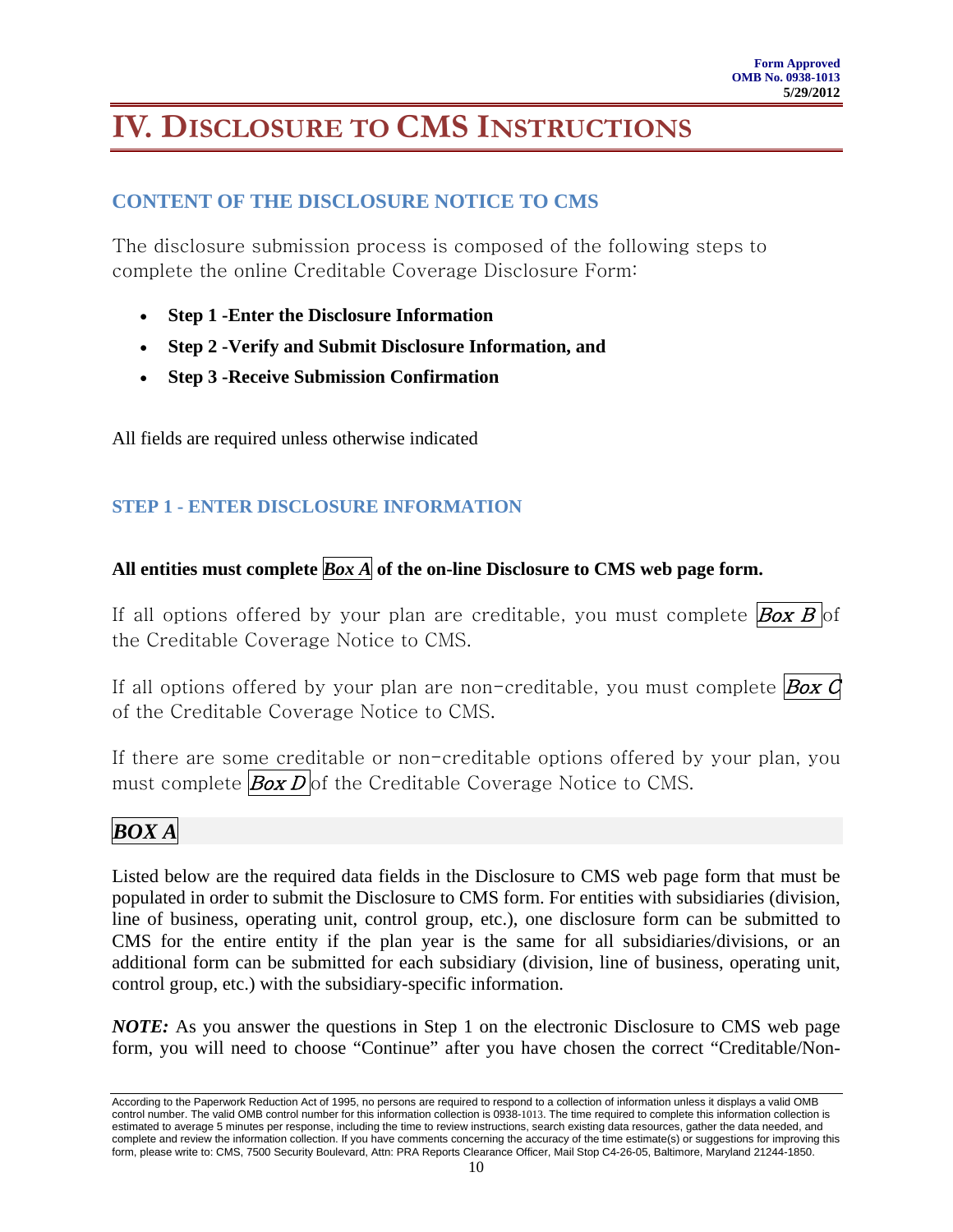Creditable Options" to enter the remaining required disclosure information outlined in Boxes B,  $C & D.$ 

- **1. Name of Entity Offering Coverage.** This is the name of the entity that is providing or sponsoring the plan of benefits to Medicare eligible individuals such as an employer, a union, the Veterans' Administration, or a Medigap issuer. It is not the name of any carrier that the entity may have contracted with for insurance coverage or for administration of its benefit plan.
- **2. Federal Tax Identification Number of the Entity.** For entities that have multiple subsidiaries (divisions, line of businesses, operating units, control groups, etc.) that are all covered under the same type of coverage, the Federal Tax Identification Number (also known as the Employer Identification Number, or EIN) for the Parent Company may be used when completing the entity's EIN information for the entire company. If the form is completed separately for individual subsidiaries (divisions, line of businesses, operating units, control groups, etc.), the EIN for each subsidiary should be provided.
- **3. Street Address, including the City, State and Zip Code and Country of the Entity.** For entities that have many subsidiaries (divisions, line of businesses, operating units, control groups, etc.) under the same type of coverage, the Street Address for the Parent Company may be used when completing the entity's information.
- **4. Phone Number of the Entity.** For entities with many subsidiaries (divisions, line of businesses, operating units, control groups, etc.) that have the same type of coverage, the phone number for the Parent Company may be used when completing the entity's information.
- **5. Type of Coverage.** The Type of Coverage (e.g., Medicaid, VA, SPAP) that must provide disclosure are those listed under the regulation at 42 CFR §423.56(b) that are not excluded under 42 CFR §423.56(e).

*NOTE:* If you selected "State Sponsored Plan: Other State-Sponsored" or "OTHER TYPE OF COVERAGE OFFERED TO MEDICARE PART D ELIGIBLE INDIVIDUALS," you must complete the "Other Type of Coverage" field in the space provided on the disclosure form.

**6. Number of Prescription Drug Options offered by the Entity.** This is the total number of benefit options as defined under 42 CFR §423.882 that the entity is offering to Medicare eligible individuals. This is a numeric field and must be filled in with a number.

For example, an employer plan may offer an HMO option, a PPO option and an indemnity option, and a Medigap issuer may offer multiple Medigap policies that include prescription drug coverage.

**7. Creditable Coverage Status of Options offered by the Entity.** If the Options offered by the entity are either all creditable or all non-creditable, the entities/plan sponsors may provide

According to the Paperwork Reduction Act of 1995, no persons are required to respond to a collection of information unless it displays a valid OMB control number. The valid OMB control number for this information collection is 0938-1013. The time required to complete this information collection is estimated to average 5 minutes per response, including the time to review instructions, search existing data resources, gather the data needed, and complete and review the information collection. If you have comments concerning the accuracy of the time estimate(s) or suggestions for improving this form, please write to: CMS, 7500 Security Boulevard, Attn: PRA Reports Clearance Officer, Mail Stop C4-26-05, Baltimore, Maryland 21244-1850.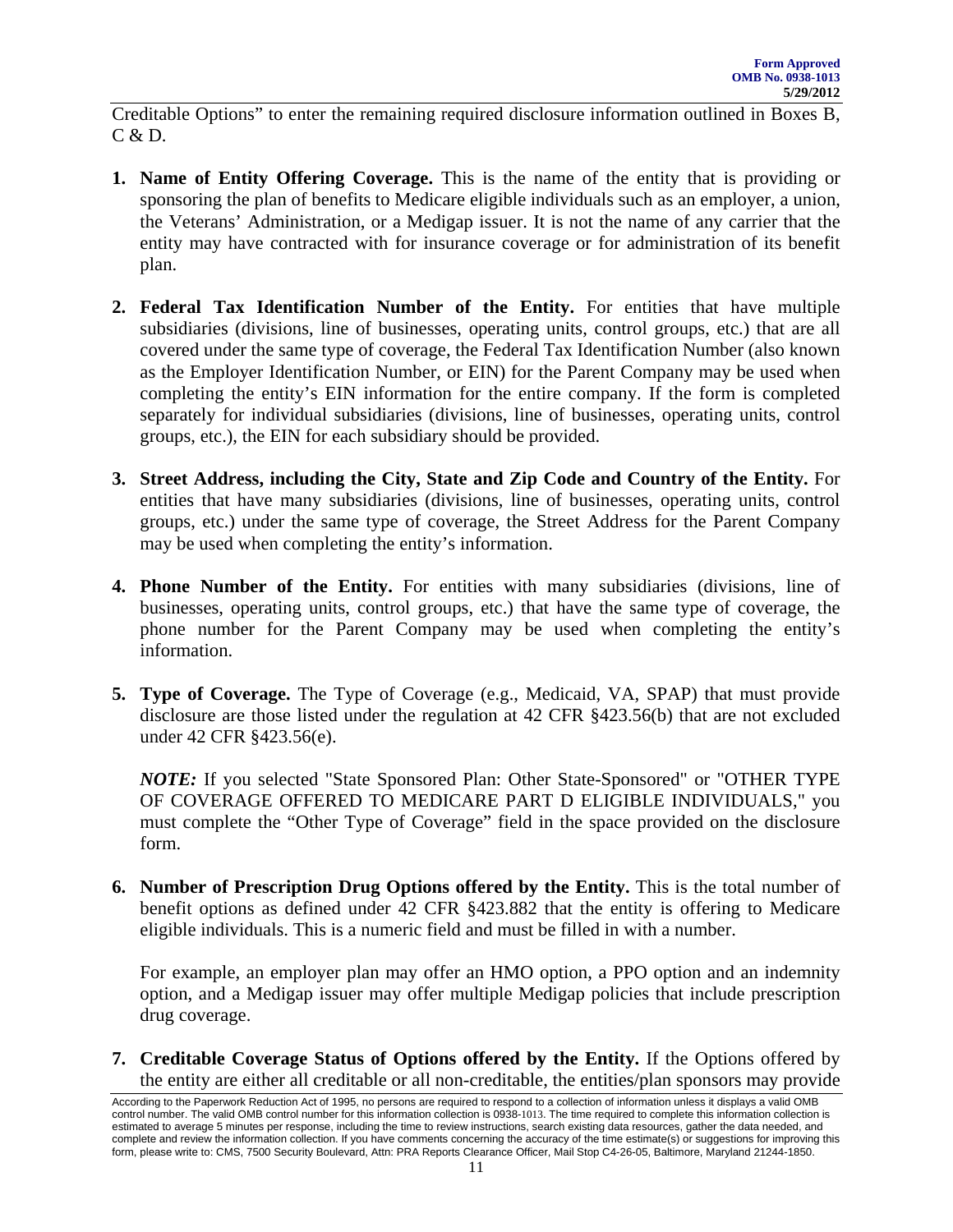aggregated data in the Disclosure Notice for all options under the Plan. If some of the Options offered are creditable and some are not creditable, entities/plan sponsors may combine the data for Options that are creditable and combine the data for those Options that are not creditable in the Disclosure Notice. Once the entity clicks on either "All Options Offered Are Creditable" or "All Options Offered Are Non-Creditable" or "There are some Creditable or Non-Creditable Options Offered" in the middle of the Disclosure to CMS form, they will then see the appropriate box (*Box C, D or E*) that needs to be completed which will automatically appear for the entity to complete.

**8.** Choose "Continue" to finish entering in your disclosure to CMS required data elements. Choose "Clear All Fields" to clear the disclosure form and begin entering your disclosure data elements again.

### **BOXES B, C & D**

**9. Period covered by Disclosure Notice.** An entity is required to provide the Disclosure Notice to CMS on an annual basis. Each entity must provide the beginning and ending calendar date(s) of the Plan Year for which such entity is providing the disclosure to CMS.

For purposes of the Disclosure Notice to CMS, CMS defines "Plan Year" as the beginning and ending date of the entity's annual renewal or contract period.

These dates must be entered using two (2) digits for the month, two (2) digits for the day and four (4) digits for the year and the date field must be entered using the forward slash  $\binom{n}{k}$ between the month and day and between the day and year. (MM/DD/YYYY). Failure to enter the date in this manner will result in an error message when submitting the disclosure form.

**10. Number of Part D Eligible Individuals expected to be covered under these Plan(s) as of the Beginning Date of the Plan Year.** While CMS recognizes that many entities will not be able to provide an exact number of Part D eligible individuals, entities should estimate the number of covered Part D eligible individuals under the Options offered under the type of coverage for which they are providing the Disclosure Notice to CMS. This estimate should be the total number of Medicare eligible individuals, less any Medicare eligible individual(s) being claimed under the RDS program, that are expected to be covered under the entity's RDS prescription drug plan options (this includes active, disabled, individuals on COBRA and retired individuals). For purposes of this disclosure question, a "Medicare eligible individual being claimed under the RDS program" is any qualified covered retiree for which the entity is expected to collect the retiree drug subsidy. This is a numeric field and must be filled in with a number.

Entities should work with their current vendors (Insurance carrier, TPA, PBM, Consultant, etc.) to verify whether the prescription drug plan(s) offered by entity covers any Medicare

According to the Paperwork Reduction Act of 1995, no persons are required to respond to a collection of information unless it displays a valid OMB control number. The valid OMB control number for this information collection is 0938-1013. The time required to complete this information collection is estimated to average 5 minutes per response, including the time to review instructions, search existing data resources, gather the data needed, and complete and review the information collection. If you have comments concerning the accuracy of the time estimate(s) or suggestions for improving this form, please write to: CMS, 7500 Security Boulevard, Attn: PRA Reports Clearance Officer, Mail Stop C4-26-05, Baltimore, Maryland 21244-1850.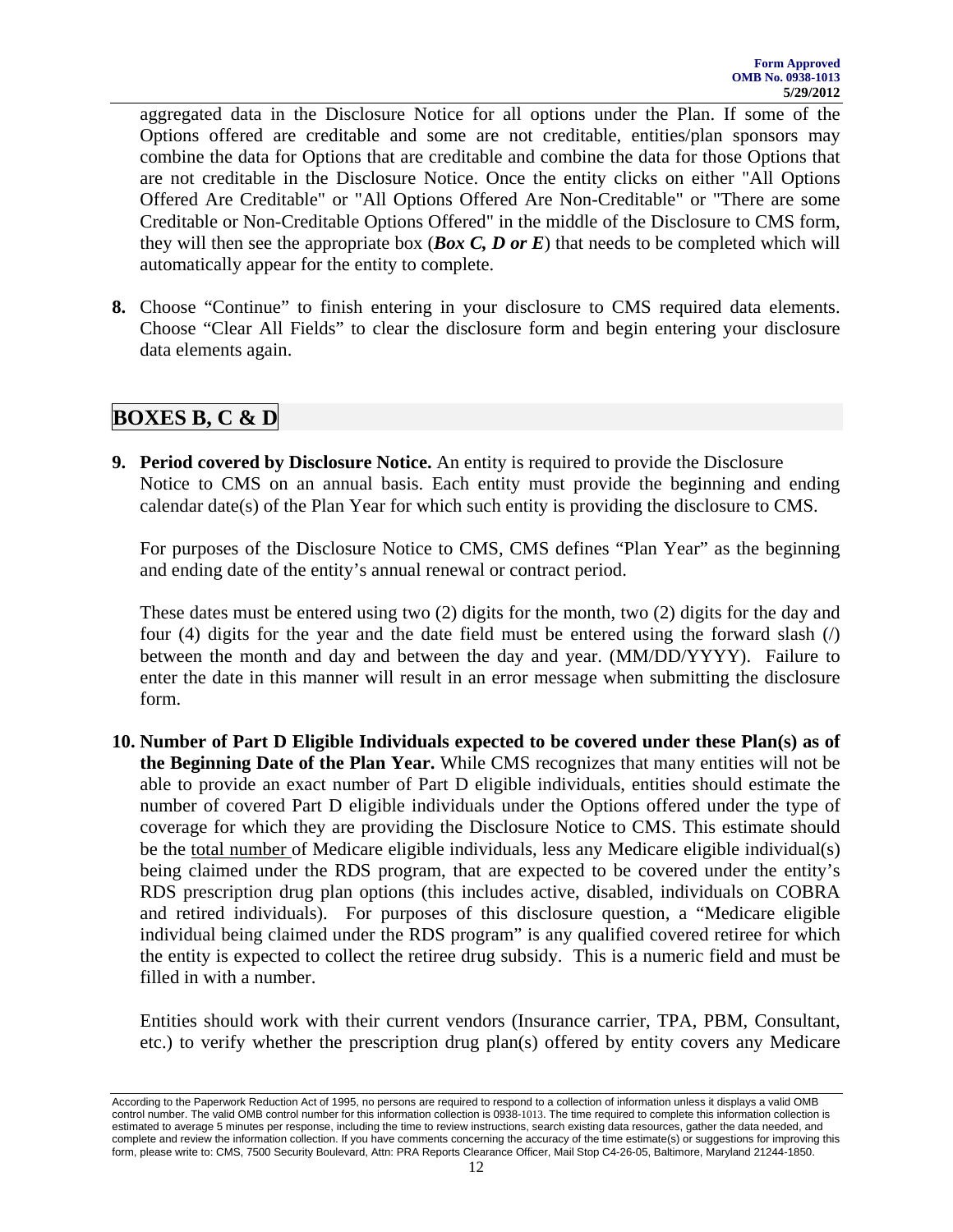eligible individuals (including active, retired, disabled individuals and their dependents or any individuals on COBRA) at the start of each plan year.

If the entity has a plan participant that will be or becomes eligible for Part D coverage during the plan year, the entity should **not** include these individuals on their Disclosure to CMS form if they were not effective on the beginning date of the plan year. These individual(s) should be included on their annual Disclosure to CMS form at the beginning date of the next plan year. Entities are required; however, to provide a disclosure of creditable coverage status to the individual prior to when they become Medicare eligible as outlined in the General Creditable Coverage Guidance at [http://www.cms.hhs.gov/CreditableCoverage/.](http://www.cms.hhs.gov/CreditableCoverage/)

### **11. Estimated Number of individuals expected to be covered through an Employer/Union group health Retiree Plan. Applicable to Entities sponsoring Group Health Plans only. All other entities offering other Types of Coverage should indicate a zero (0) in this field.**

Entities sponsoring Group Health Plans should estimate the number of Part D eligible individuals covered under **retiree** plans for which they are providing the Disclosure Notice to CMS. This estimate should be the total number of Medicare eligible individuals, less any Medicare eligible individual(s) being claimed under the RDS program, that are expected to be covered under the entity's Retiree RDS prescription drug plan options on the beginning date of the plan year. For purposes of this disclosure question, a "Medicare eligible individual being claimed under the RDS program" is any qualifying covered retiree for which the entity is expected to collect the retiree drug subsidy. This number is a subset of question 10 and cannot be any larger than the number stated in question 10. This is a numeric field and must be filled in with a number.

Entities should work with their current vendors (Insurance carrier, TPA, PBM, Consultant, etc.) to verify whether the Retiree prescription drug plan option(s) offered by entity covers any Medicare eligible individuals at the start of each plan year.

If the entity has a retired plan participant that will be or becomes eligible for Part D coverage during the plan year, the entity should **not** include these retired individuals on their Disclosure to CMS form if they were not effective on the beginning date of the plan year. These retired individual(s) should be included on their annual Disclosure to CMS form at the beginning date of the next plan year. Entities are required; however, to provide a disclosure of creditable coverage status to the individual prior to when they become Medicare eligible as outlined in the General Creditable Coverage Guidance at <http://www.cms.hhs.gov/CreditableCoverage/>.

### **12. Date of Notice of Creditable Coverage provided to Part D Eligible Individuals.**

An entity must disclose to CMS the latest calendar date on which it provided the required disclosure to Part D eligible individuals of creditable or non-creditable coverage (i.e., mailed, personally distributed to Part D eligible individuals, etc.) as required under 42 CFR §423.56  $(c)$ ,  $(d)$  &  $(f)$ .

According to the Paperwork Reduction Act of 1995, no persons are required to respond to a collection of information unless it displays a valid OMB control number. The valid OMB control number for this information collection is 0938-1013. The time required to complete this information collection is estimated to average 5 minutes per response, including the time to review instructions, search existing data resources, gather the data needed, and complete and review the information collection. If you have comments concerning the accuracy of the time estimate(s) or suggestions for improving this form, please write to: CMS, 7500 Security Boulevard, Attn: PRA Reports Clearance Officer, Mail Stop C4-26-05, Baltimore, Maryland 21244-1850.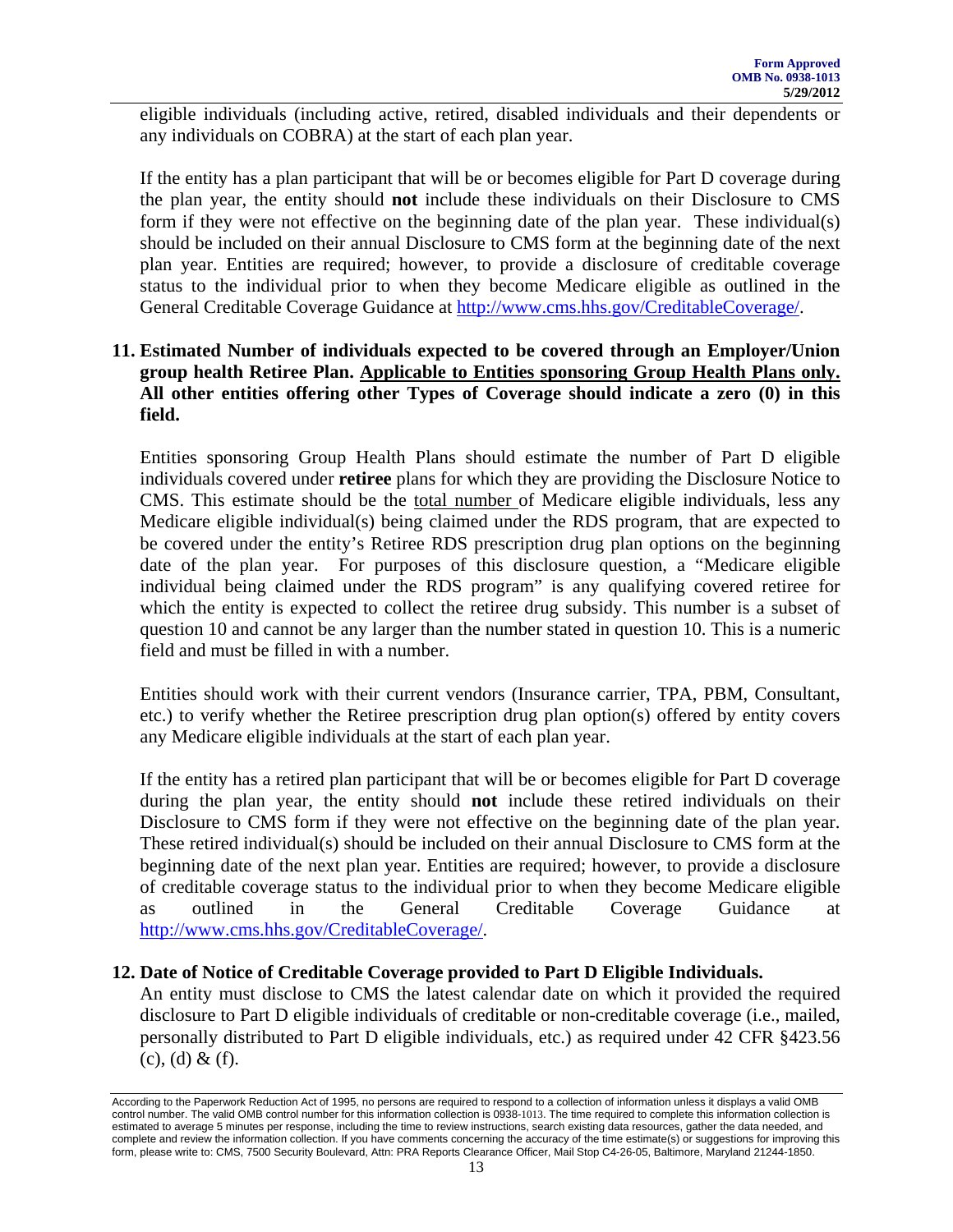This date must be entered using two (2) digits for the month, two (2) digits for the day and four (4) digits for the year and the date field must be entered using the forward slash (/) between the month and day and between the day and year. (MM/DD/YYYY). Failure to enter the date in this manner will result in an error message when submitting the disclosure form.

**13. Change in Creditable Coverage status of previously disclosed information to CMS.** Entities also must provide a Disclosure Notice to CMS if the creditable coverage status of a Type of Coverage or any of the Options previously disclosed to CMS undergoes a change in creditable coverage status. This includes an entity changing the coverage offered so that it is no longer creditable or terminating a creditable coverage plan or option.

If you did **not** make a change to your prescription drug plan which resulted in the creditable coverage status changing (i.e.; it went from being creditable to non-creditable or termination), then you should answer this question "No" and skip the rest of the questions.

### **Change in Creditable Coverage Status**

If you made a change to your prescription drug plan which resulted in the creditable coverage status changing (i.e.; it went from being creditable to non-creditable) after the disclosure to CMS has been submitted for a plan year, then the entity must answer this question "Yes" and disclose to CMS the date on which it provided the required disclosure to Part D Eligible Individuals under 42 CFR  $\S 423.56$  (f)(2). The date should be the calendar date that disclosure of a Change in Creditable Coverage status was provided (i.e., mailed, posted, personally distributed to Part D Eligible Individuals, etc.). This date must be entered using two (2) digits for the month, two (2) digits for the day and four (4) digits for the year and the date field must be entered using the forward slash (/) between the month and day and between the day and year. (MM/DD/YYYY). Failure to enter the date in this manner will result in an error message when submitting the disclosure form.

### **Termination of a Plan or Option**

If the entity terminates a creditable coverage option after the disclosure to CMS has been submitted for a plan year, the entity must complete a new disclosure to CMS form. The entity should indicate that the new number of options being offered, the new estimated number of Medicare eligible individuals and retirees that are covered under the plan as of the date of the change, the entity would indicate "Yes" to the question "is this is a change in creditable coverage status to a previously submitted disclosure to CMS form?" and the entity must disclose to CMS the date on which it provided the required disclosure to Part D Eligible Individuals under 42 CFR §423.56 (f)(2). The date should be the calendar date that disclosure of a Change in Creditable Coverage status was provided (i.e., mailed, posted, personally distributed to Part D Eligible Individuals, etc.). This date must be entered using two (2) digits for the month, two (2) digits for the day and four (4) digits for the year and the date field must be entered using the forward slash (/) between the month and day and between the

According to the Paperwork Reduction Act of 1995, no persons are required to respond to a collection of information unless it displays a valid OMB control number. The valid OMB control number for this information collection is 0938-1013. The time required to complete this information collection is estimated to average 5 minutes per response, including the time to review instructions, search existing data resources, gather the data needed, and complete and review the information collection. If you have comments concerning the accuracy of the time estimate(s) or suggestions for improving this form, please write to: CMS, 7500 Security Boulevard, Attn: PRA Reports Clearance Officer, Mail Stop C4-26-05, Baltimore, Maryland 21244-1850.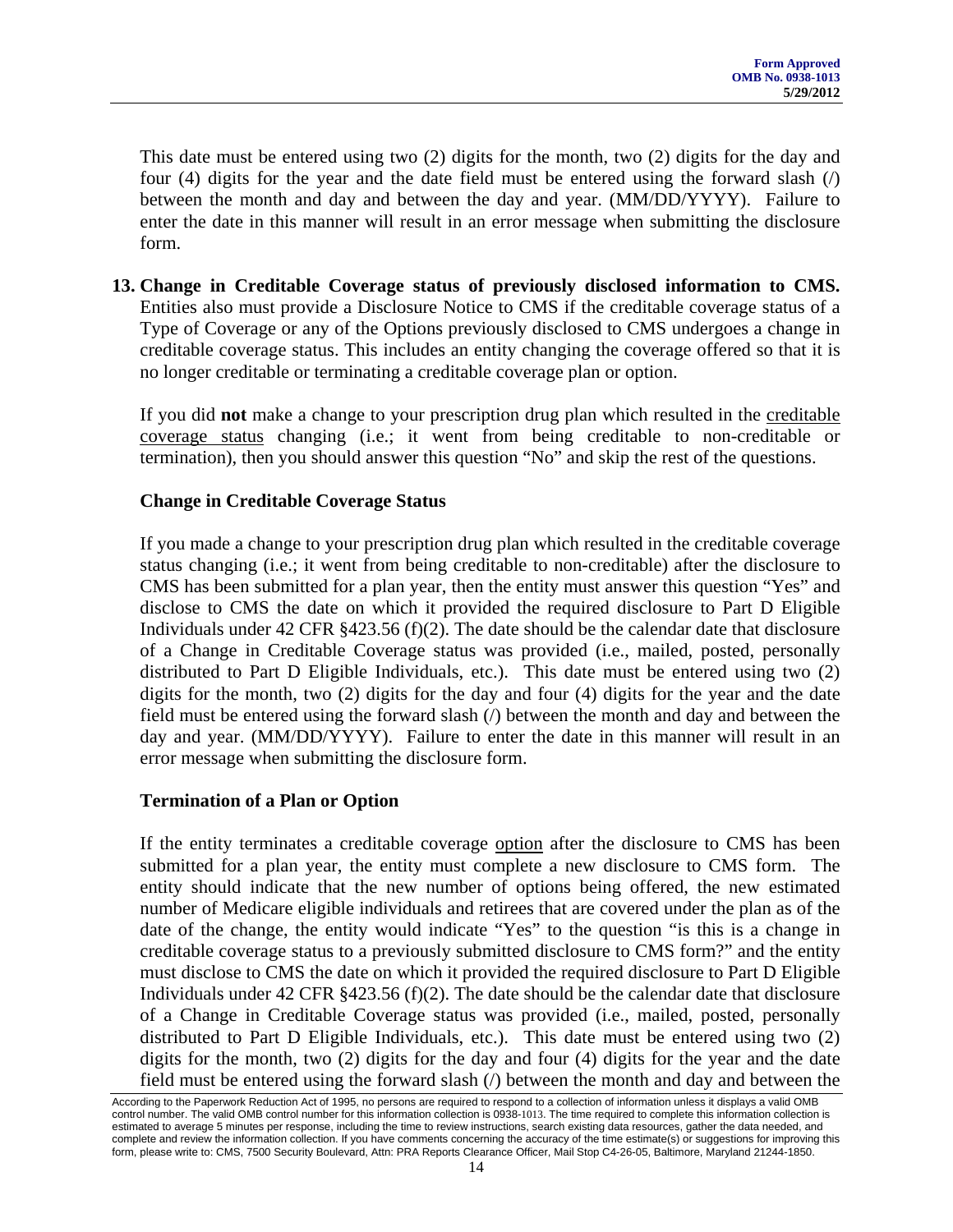day and year. (MM/DD/YYYY). Failure to enter the date in this manner will result in an error message when submitting the disclosure form.

If the entity is terminating the creditable coverage plan after the disclosure to CMS has been submitted for a given plan year, the entity must complete a new disclosure to CMS form. The entity should indicate that there are zero (0) options being offered, the plan is noncreditable, that there are now zero (0) estimated Medicare eligible individuals and retirees covered under the plan, the entity would indicated "Yes" to the question "is this is a change in creditable coverage status to a previously submitted disclosure to CMS form?" and the entity must disclose to CMS the date on which it provided the required disclosure to Part D Eligible Individuals under 42 CFR  $\S 423.56$  (f)(2). The date should be the calendar date that disclosure of a Change in Creditable Coverage status was provided (i.e., mailed, posted, personally distributed to Part D Eligible Individuals, etc.). This date must be entered using two (2) digits for the month, two (2) digits for the day and four (4) digits for the year and the date field must be entered using the forward slash (/) between the month and day and between the day and year. (MM/DD/YYYY). Failure to enter the date in this manner will result in an error message when submitting the disclosure form.

**How Many Options Offered under this Plan are Creditable.** This is the total number of benefit options as defined under 42 CFR §423.882 that the entity is offering to Medicare eligible individuals that are creditable. For example, an employer plan may offer an HMO option, a PPO option and an indemnity option, and a Medigap issuer may offer multiple Medigap policies that include prescription drug coverage. This is a numeric field and must be filled in with a number.

**How Many Options Offered under this Plan are Not Creditable.** This is the total number of benefit options as defined under 42 CFR §423.882 that the entity is offering to Medicare eligible individuals that are not creditable. For example, an employer plan may offer an HMO option, a PPO option and an indemnity option, and a Medigap issuer may offer multiple Medigap policies that include prescription drug coverage. This is a numeric field and must be filled in with a number.

### **BOX E**

**14. Name, Title and Email of the Entity's Authorized Individual.** An "Authorized Individual" is the person completing the disclosure form that is either: a) employed by the entity; or b) contracted with the entity as an Authorized Individual to complete the disclosure on behalf of the entity. The Authorized Individual must provide his or her name, title and email. If the Authorized Individual does not have an email account, the entity can contact CMS to discuss an alternative method to submit the disclosure to CMS form.

**Date of Disclosure to CMS.** The entity's authorized individual must provide the date on which he or she is submitting the disclosure to CMS. This date must be entered using two (2) digits for the month, two (2) digits for the day and four (4) digits for the year and the date

According to the Paperwork Reduction Act of 1995, no persons are required to respond to a collection of information unless it displays a valid OMB control number. The valid OMB control number for this information collection is 0938-1013. The time required to complete this information collection is estimated to average 5 minutes per response, including the time to review instructions, search existing data resources, gather the data needed, and complete and review the information collection. If you have comments concerning the accuracy of the time estimate(s) or suggestions for improving this form, please write to: CMS, 7500 Security Boulevard, Attn: PRA Reports Clearance Officer, Mail Stop C4-26-05, Baltimore, Maryland 21244-1850.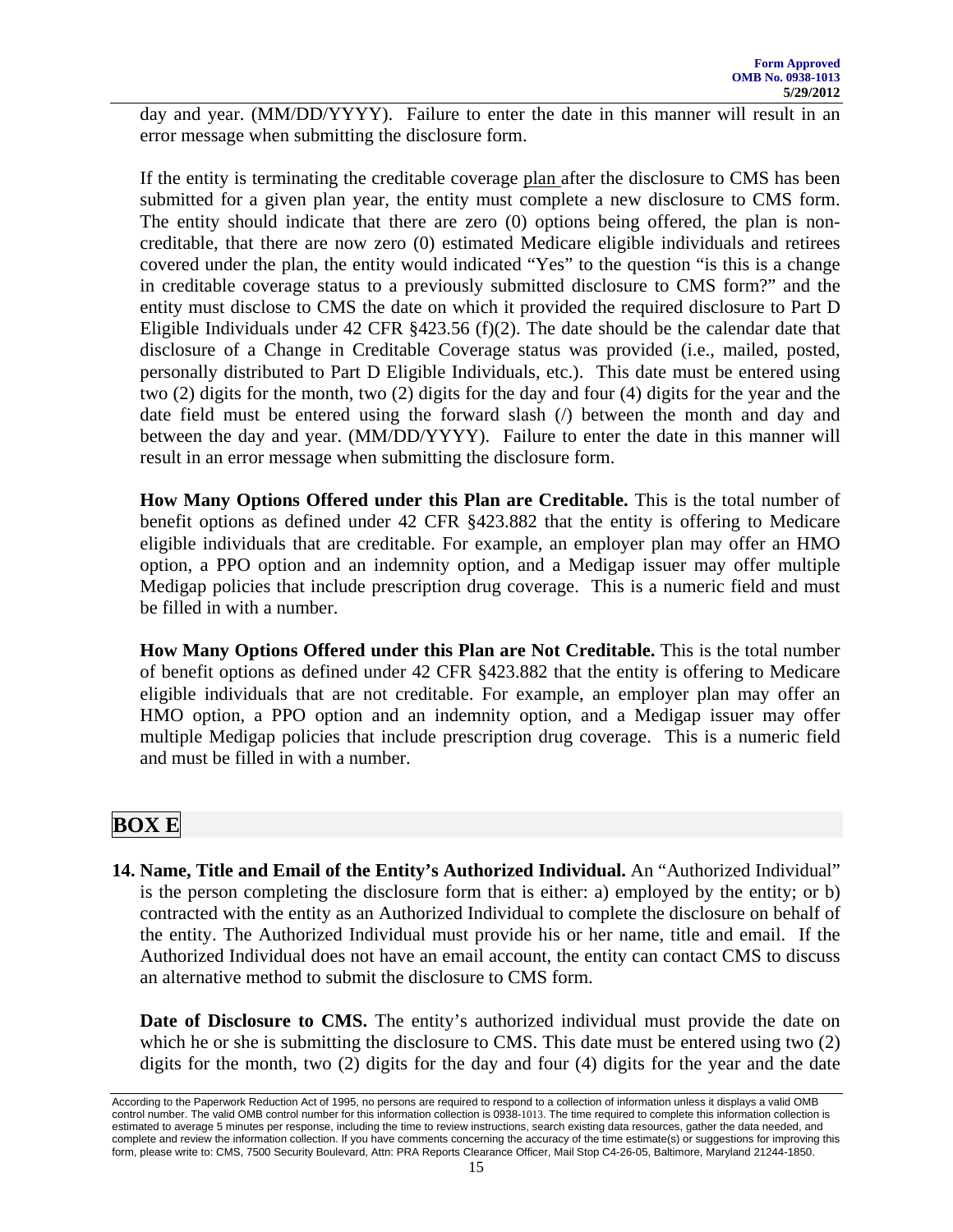<span id="page-15-0"></span>field must be entered using the forward slash (/) between the month and day and between the day and year. (MM/DD/YYYY). Failure to enter the date in this manner will result in an error message when submitting the disclosure form.

**15. Choose "Continue" to move to Step 2 – Verify and Submit Disclosure Information.** Choose "Go Back to Edit Information" if you have made an error and need to make a correction to the data elements entered. Choose "Clear All Fields" to clear the disclosure form and begin entering your disclosure data elements again.

*NOTE:* If you have made an error while entering in your disclosure elements, you will get a pop up error message with an indication of where the error has been made, such as an error in your date entry or failure to complete a required field. You will be required to make the correction to each data field that has an error indicator next to it and then choose "Continue" to move to Step 2.

### **STEP 2 – VERIFY AND SUBMIT DISCLOSURE INFORMATION**

Review and confirm your disclosure data entry. Select the "Submit Disclosure" button below to submit your disclosure form to CMS. Select the "Go Back to Edit Information" button below to change the information.

### **STEP 3 – RECEIVE SUBMISSION CONFIRMATION**

Once you have clicked the "Submit" button on the Disclosure to CMS web page, if you have completed the disclosure form correctly, then you will receive the following confirmation message "Thank you! Your disclosure to CMS form has been submitted successfully to CMS. Please print a copy of this confirmation page for your records."

*This means that your disclosure to CMS form has been submitted successfully to CMS. You* should print a copy of this page for your records. If you receive an error message after clicking the "Submit" button, go back and check your answers and correct the error that was indicated in the error message. If you are unable to submit the form successfully, or if there is a technical issue or an error message (that you are not able to correct) when submitting the on-line Disclosure to CMS form, contact the Disclosure to CMS Technical Help line at:1-877-243- 1285

### *Input another Record Button*

If the entity has another disclosure to enter, click on the "Input another Record" button and a new disclosure to CMS web page form will appear for the entity to complete. This feature is available so that entities you will not have to log out of the Disclosure to CMS web page and log back in if they have more than one benefit option and they were not able to combine their benefit options due to a different plan year or if the entity offers different Types of Coverage. For instance a State Government entity may have numerous Types of Coverage to disclose to CMS

According to the Paperwork Reduction Act of 1995, no persons are required to respond to a collection of information unless it displays a valid OMB<br>control number. The valid OMB control number for this information collectio estimated to average 5 minutes per response, including the time to review instructions, search existing data resources, gather the data needed, and complete and review the information collection. If you have comments concerning the accuracy of the time estimate(s) or suggestions for improving this form, please write to: CMS, 7500 Security Boulevard, Attn: PRA Reports Clearance Officer, Mail Stop C4-26-05, Baltimore, Maryland 21244-1850.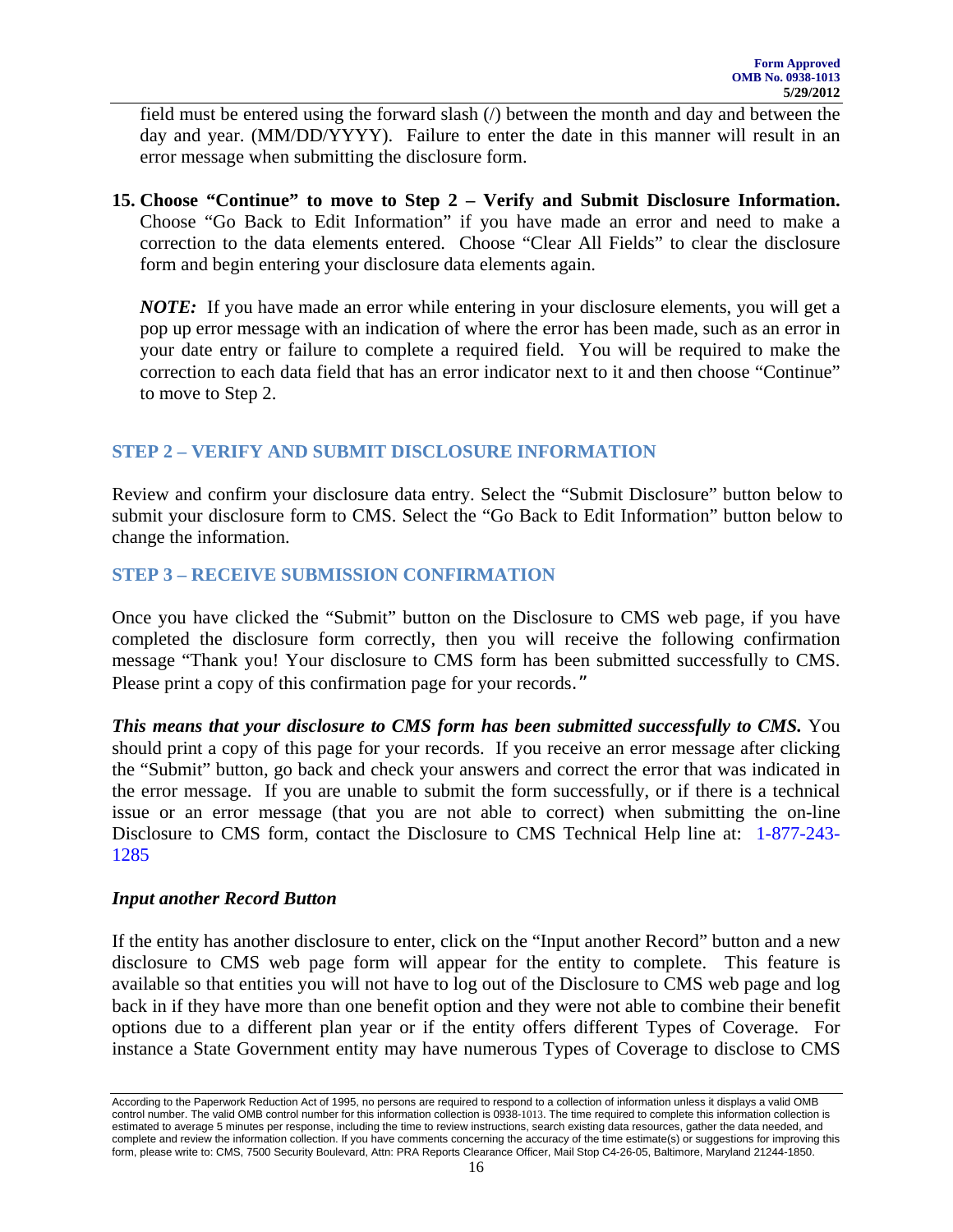<span id="page-16-0"></span>(i.e.: their employee benefit plan, their Medicaid program, a state high risk pool plan and/or a State Pharmaceutical Assistance Program).

### **CONTACT FOR FURTHER INFORMATION**

Visit the CMS website link related to Creditable Coverage issues at: <http://www.cms.gov/Medicare/Prescription-Drug-Coverage/CreditableCoverage/>

CMS may release Question and Answers relating to Creditable Coverage issues from time to time on the CMS website under the Questions and Issues Database website which can be found at:

http://questions.cms.hhs.gov/app/answers/list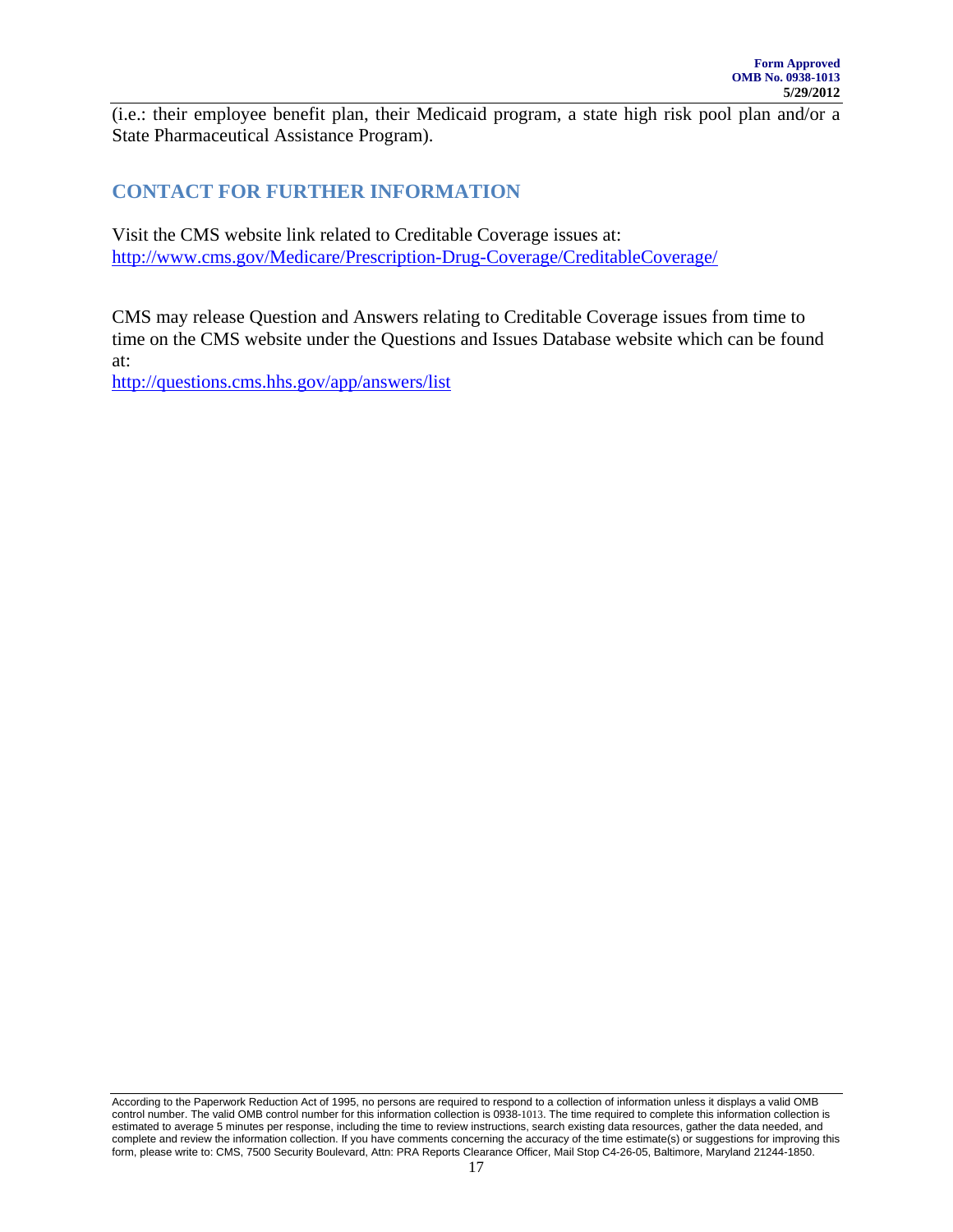# <span id="page-17-0"></span>**V. DISCLOSURE TO CMS SCREEN SHOTS**

These screen shots from the Disclosure to CMS Form include references from the Disclosure to CMS Guidance Paper and the Disclosure to CMS Form Instructions. The Disclosure to CMS Form must be completed on-line at [http://www.cms.gov/Medicare/Prescription-Drug-](http://www.cms.hhs.gov/Creditablecoverage)[Coverage/CreditableCoverage/.](http://www.cms.hhs.gov/Creditablecoverage)

The Disclosure to CMS screen shots of the disclosure form below is not valid for submission to CMS.

# **STEP 1 – ENTER THE DISCLOSURE INFORMATION**



**SAMPLE DISCLOSURE FORM – NOT FOR SUBMISSION TO CMS** 

### **Disclosure to CMS Form**

.

Form Approved OMB No. 0938-1013

Entities that are required to provide a disclosure of creditable coverage status to CMS must complete the following online Disclosure to CMS Form. To further assist you in completing this form, the link on the left side of this webpage may help: Disclosure to CMS Guidance and Instructions.

Entities that claim the RDS should not fill out this form for their RDS plan participants. If a plan option has 100 retired beneficiaries and the plan claims RDS for 97 of them, the plan must report 3 non-RDS participants on this form.

The disclosure submission process is composed of the following steps to complete the online Creditable Coverage Disclosure Form:

- **Step 1 -Enter the Disclosure Information**
- **Step 2 -Verify and Submit Disclosure Information**
- **Step 3 -Receive Submission Confirmation**

Note: All fields are required unless otherwise indicated.

According to the Paperwork Reduction Act of 1995, no persons are required to respond to a collection of information unless it displays a valid OMB control number. The valid OMB control number for this information collection is 0938-1013. The time required to complete this information collection is estimated to average 5 minutes per response, including the time to review instructions, search existing data resources, gather the data needed, and complete and review the information collection. If you have comments concerning the accuracy of the time estimate(s) or suggestions for improving this form, please write to: CMS, 7500 Security Boulevard, Attn: PRA Reports Clearance Officer, Mail Stop C4-26-05, Baltimore, Maryland 21244-1850.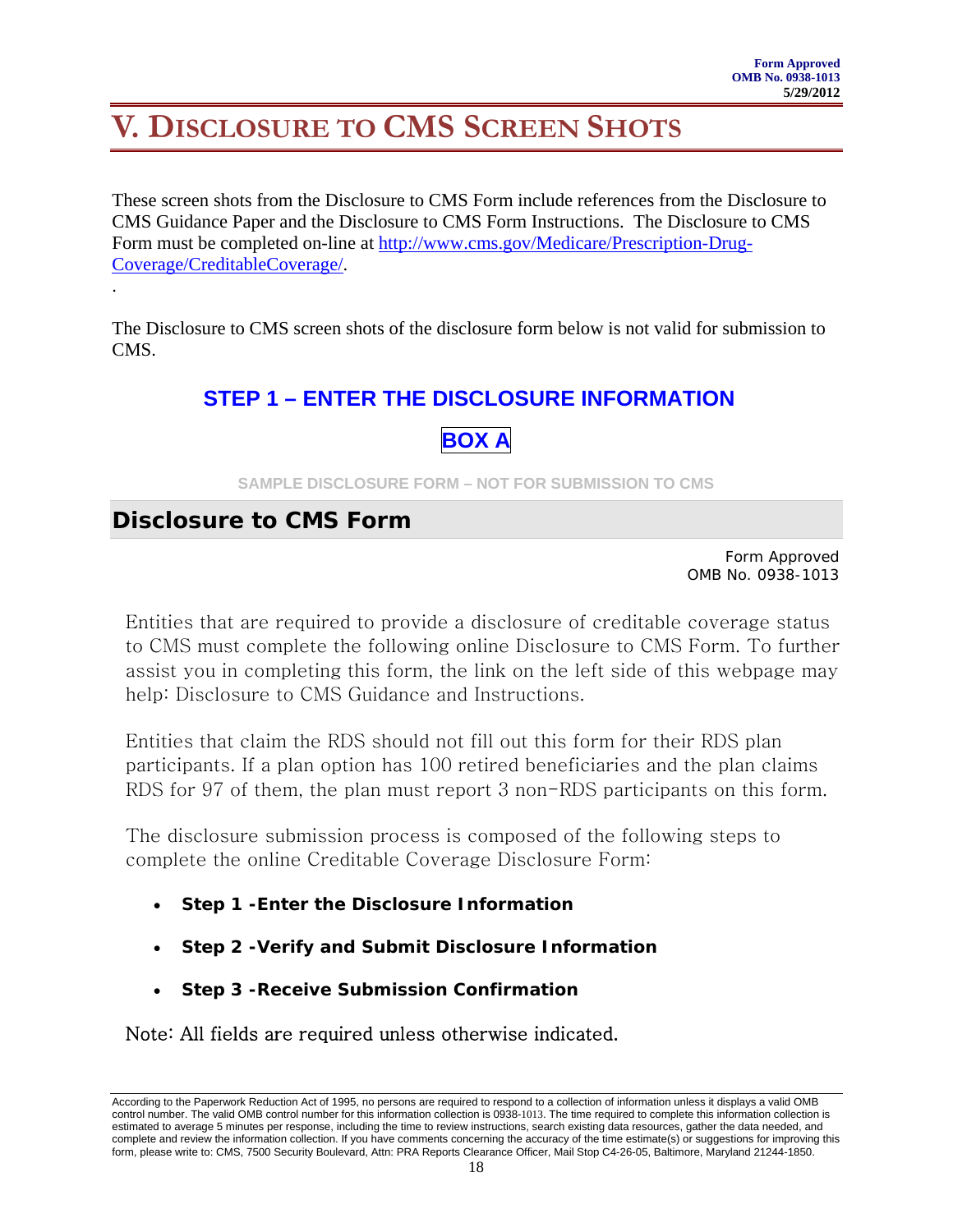$\left. \bullet \right.$ 

**SAMPLE DISCLOSURE FORM – NOT FOR SUBMISSION TO CMS**

### **Step 1 - Enter Disclosure Information**

Please complete the following information for each Type of Coverage offered by the Entity/Plan Sponsor.

### *Entity/Plan Sponsor Information:*

| Page1                                |                                     |
|--------------------------------------|-------------------------------------|
|                                      |                                     |
| 2.                                   |                                     |
|                                      |                                     |
|                                      |                                     |
| <b>Entity Name</b><br>3 <sub>1</sub> |                                     |
| Entity Federal ID Number             | $((\# \# - \# \# \# \# \# \# \#)))$ |
| <b>Entity Street Address</b>         |                                     |
| City                                 |                                     |
| State (US Only)                      | (Select State)                      |
| Zip Code                             |                                     |
| Country                              | <b>United States</b><br>٠           |
| Phone Number                         | $( # # # - # # # - # # #))$         |

### **Coverage Type:**

(Choose One) *6.*

### If you select "STATE-SPONSORED PLANS: Other State-Sponsored" or "OTHER TYPE OF COVERAGE OFFERED TO MEDICARE PART D ELIGIBLE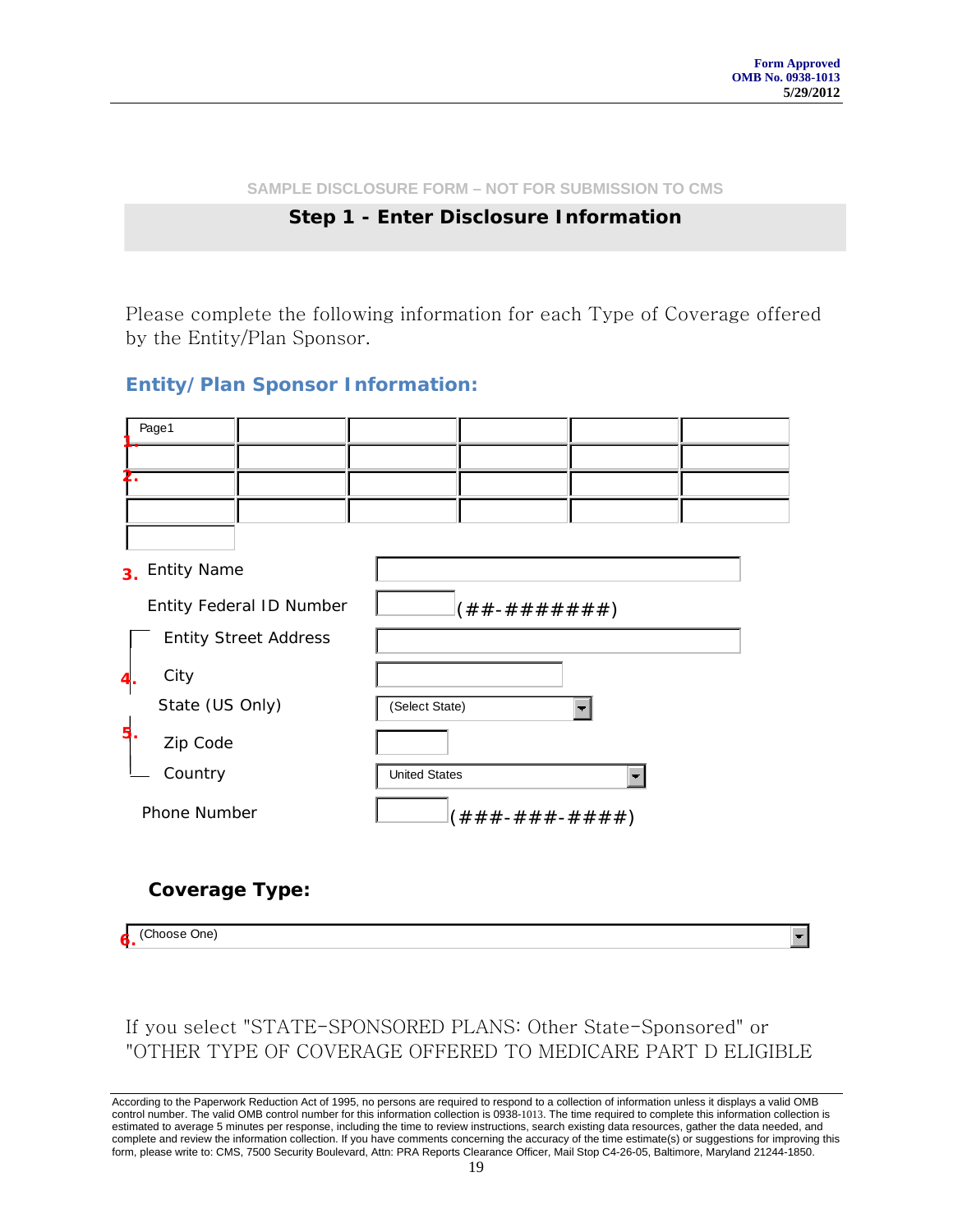INDIVIDUALS" option, please explain in the Description of Other Type of Coverage below.

Description of Other Type of Coverage

 How many Prescription Drug Options are offered under this Coverage? (Note: If you are discontinuing a prescription drug option, you may enter zero. Otherwise, please enter a numeric number greater than zero.)

### Creditable/Non-Creditable Offer:

 $\frac{7}{1}$ . Please select ONE of the following to continue and complete the required disclosure information.

**All Options Offered Are Creditable**

# **All Options Offered Are Non-Creditable**

**There are Some Creditable and Non-Creditable Options Offered**

**Continue**  Clear All Fields 8.

Form CMS-10198 (04/07)

**Box B - All Options Offered Are Creditable**

**SAMPLE DISCLOSURE FORM – NOT FOR SUBMISSION TO CMS** 

You have selected **All Options Offered Are Creditable**. Please complete the following information pertaining to this option.

### **All Options Offered Are Creditable:**

\* Note: A plan year should contain a maximum of 365 days; unless it is a leap year then there would be a maximum of 366 days. Example, if a plan year beginning date is 10/01/2010 then the plan year ending date should be no later than 09/30/2011.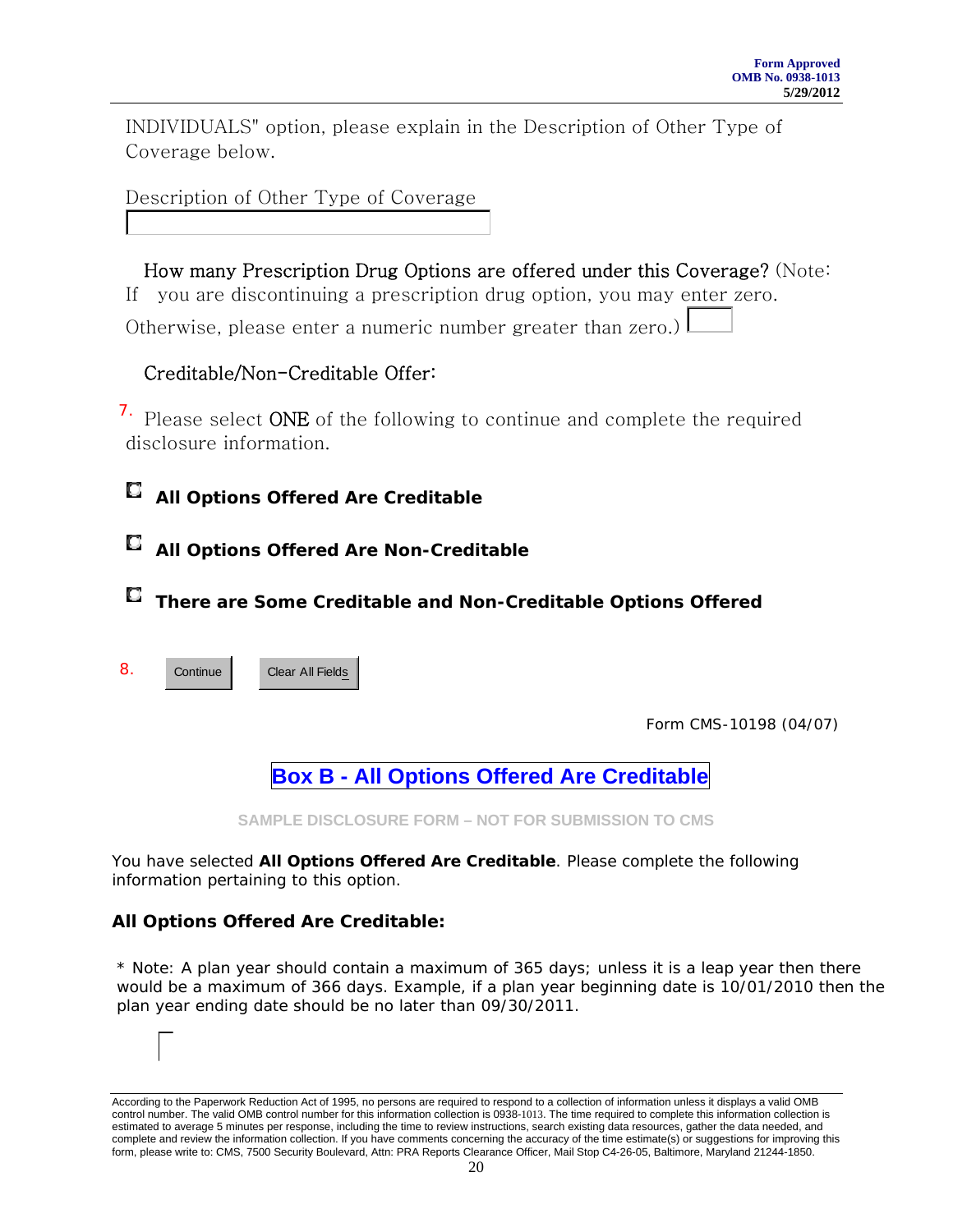| 9.  | Plan Year Beginning Date (MM/DD/YYYY)                                                                                                                                                                                                                                                                                                                                                                                                                                                                                                                                                                                                                                                                                                                           |             |                  |
|-----|-----------------------------------------------------------------------------------------------------------------------------------------------------------------------------------------------------------------------------------------------------------------------------------------------------------------------------------------------------------------------------------------------------------------------------------------------------------------------------------------------------------------------------------------------------------------------------------------------------------------------------------------------------------------------------------------------------------------------------------------------------------------|-------------|------------------|
|     | Plan Year Ending Date (MM/DD/YYYY)                                                                                                                                                                                                                                                                                                                                                                                                                                                                                                                                                                                                                                                                                                                              |             |                  |
|     | 10. Total Number of Medicare Part D Eligible Individuals<br>expected to be covered under these Option(s) as of the<br>Plan Year Beginning Date stated above<br>(Please enter a numeric value ONLY.)                                                                                                                                                                                                                                                                                                                                                                                                                                                                                                                                                             |             |                  |
|     | 11. Out of the estimated number of those Medicare Part D<br>Eligible Individuals stated above, how many are expected<br>to be covered through an Employer/Union Retiree Group<br><b>Health Plan</b><br>(Please enter a numeric value ONLY.)                                                                                                                                                                                                                                                                                                                                                                                                                                                                                                                     |             |                  |
|     | 12 Date that the Annual Creditable Coverage Disclosure to<br>Part D Eligible Individuals requirement was provided by the<br>Entity (MM/DD/YYYY)                                                                                                                                                                                                                                                                                                                                                                                                                                                                                                                                                                                                                 |             |                  |
| 13. | Has your Creditable Coverage Status (Creditable, Non-<br>Creditable/Non-Creditable Options Offered) changed from the last plan<br>year?<br>Example 1: Last year Company ABC had creditable coverage through Carrier<br>123. This year they have non-creditable coverage through Carrier 123. This<br>is a change in the status, since the coverage was creditable and now is non-<br>creditable.<br>Example 2: Last year Company ABC had creditable coverage through Carrier<br>123. This year they have creditable coverage through Carrier 456. Even<br>though the company changed carriers, this is not a change in the status of<br>the creditable coverage. It was creditable last year and it remains creditable,<br>so there is no change in the status. | Creditable, | Yes<br><b>No</b> |
|     | If yes, include the effective date(s) of this change (MM/DD/YYYY)                                                                                                                                                                                                                                                                                                                                                                                                                                                                                                                                                                                                                                                                                               |             |                  |
|     | If yes, enter the date this Entity disclosed to Medicare Part D Eligible<br>Individuals about this change in Creditable Coverage (MM/DD/YYYY)<br>I understand and agree to the following statements:                                                                                                                                                                                                                                                                                                                                                                                                                                                                                                                                                            |             |                  |
|     | That this submission supersedes any previous submission of this information with<br>14.1.<br>dates prior to the date below;<br>That the entity/plan sponsor agrees to disclose to CMS and all Medicare Part D<br>2.                                                                                                                                                                                                                                                                                                                                                                                                                                                                                                                                             |             |                  |

- eligible individuals any changes that would affect the creditable status of the above coverage as outlined under §423.56.
- 3. That I am authorized to supply this disclosure of creditable coverage on behalf of the Entity; and

According to the Paperwork Reduction Act of 1995, no persons are required to respond to a collection of information unless it displays a valid OMB<br>control number. The valid OMB control number for this information collectio estimated to average 5 minutes per response, including the time to review instructions, search existing data resources, gather the data needed, and complete and review the information collection. If you have comments concerning the accuracy of the time estimate(s) or suggestions for improving this form, please write to: CMS, 7500 Security Boulevard, Attn: PRA Reports Clearance Officer, Mail Stop C4-26-05, Baltimore, Maryland 21244-1850.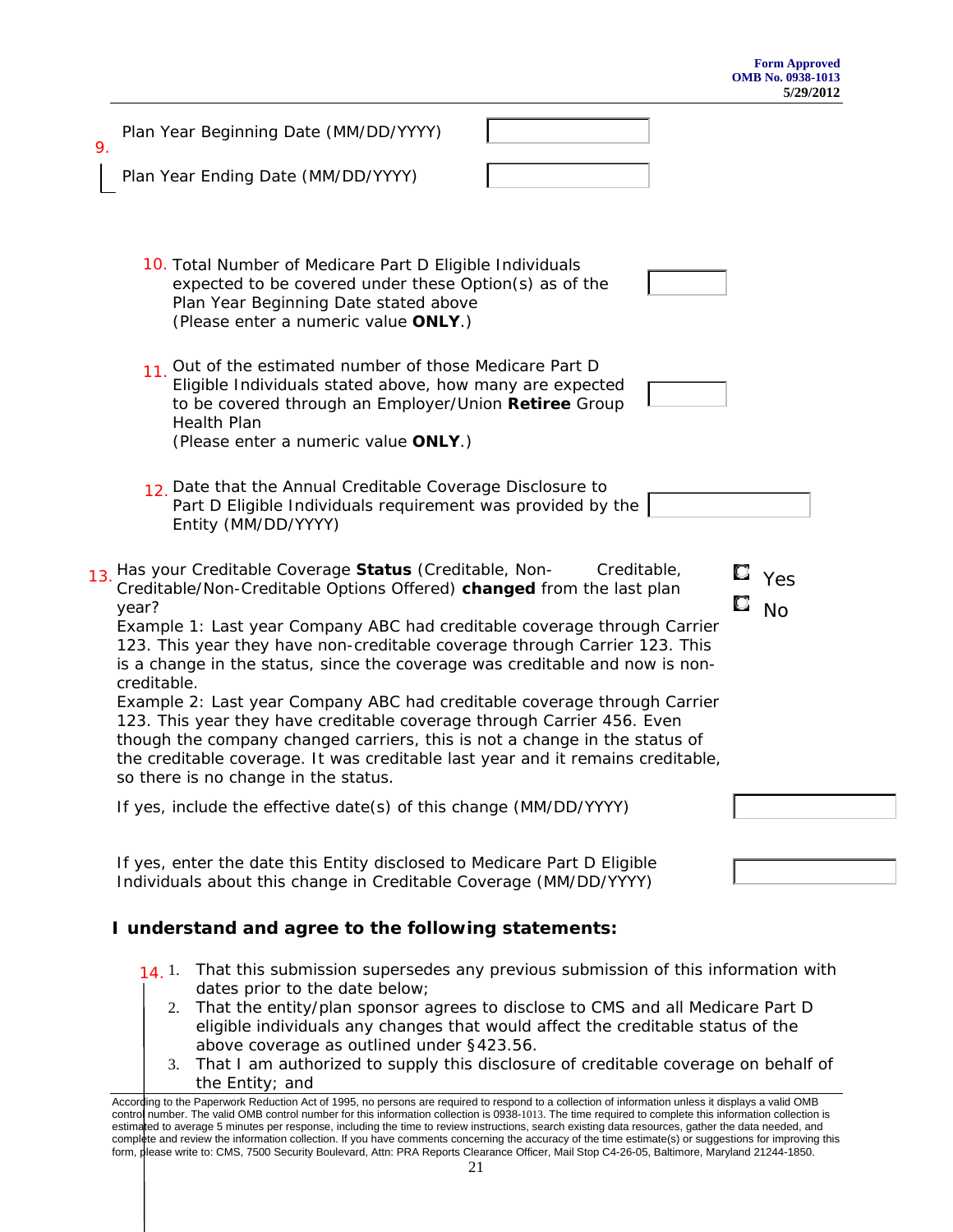4. That the information provided in this disclosure is true, correct, and complete to the best of my knowledge and belief.

| Entity's Authorized Individual Title                                    |  |
|-------------------------------------------------------------------------|--|
|                                                                         |  |
| (If no email address is available, Please enter: CCDBnoisp@cms.hhs.gov) |  |
| Entity's Authorized Individual Email                                    |  |
| Today's Date                                                            |  |

Continue Clear All Fields Go Back to Edit Information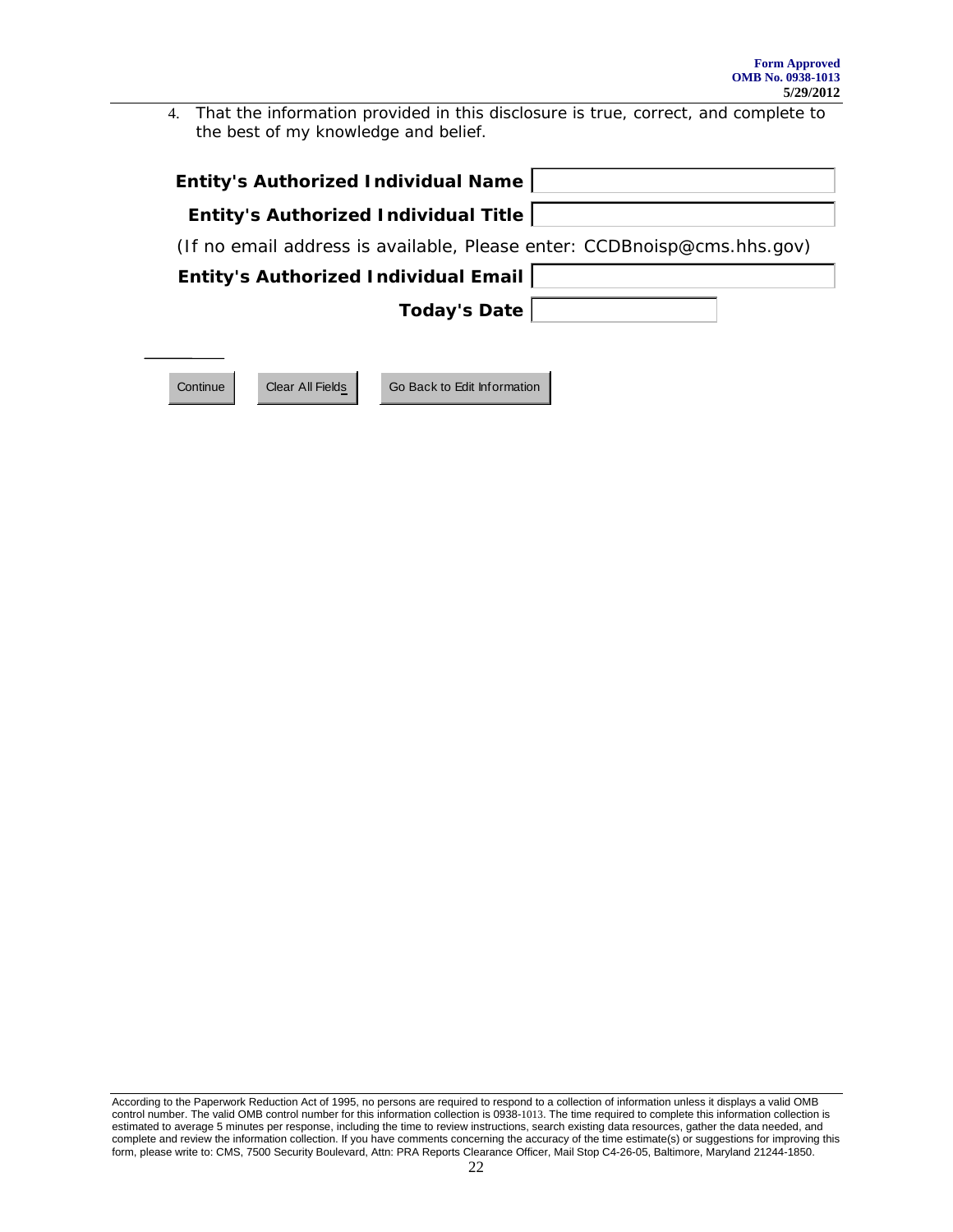#### **Form Approved OMB No. 0938-1013 5/29/2012**

## **Box C - All Options Offered Are Non-Creditable**

**SAMPLE DISCLOSURE FORM – NOT FOR SUBMISSION TO CMS** 

You have selected All Options Offered Are Non-Creditable. Please complete the following information pertaining to this option.

### **All Options Offered Are Non-Creditable:**

 $\Gamma$ 

\* Note: A plan year should contain a maximum of 365 days; unless it is a leap year then there would be a maximum of 366 days. Example, if a plan year beginning date is 10/01/2010 then the plan year ending date should be no later than 09/30/2011.

| Plan Year Beginning Date (MM/DD/YYYY)<br>9.                                                                                                                                                                                                                                                                                                                                                                                                                                                                                                                                                                                                                                                                                                   |           |
|-----------------------------------------------------------------------------------------------------------------------------------------------------------------------------------------------------------------------------------------------------------------------------------------------------------------------------------------------------------------------------------------------------------------------------------------------------------------------------------------------------------------------------------------------------------------------------------------------------------------------------------------------------------------------------------------------------------------------------------------------|-----------|
| Plan Year Ending Date (MM/DD/YYYY)                                                                                                                                                                                                                                                                                                                                                                                                                                                                                                                                                                                                                                                                                                            |           |
| 10. Total Number of Medicare Part D Eligible Individuals<br>expected to be covered under these Option(s) as of the<br>Plan Year Beginning Date stated above<br>(Please enter a numeric value ONLY.)                                                                                                                                                                                                                                                                                                                                                                                                                                                                                                                                           |           |
| 11. Out of the estimated number of those Medicare Part D<br>Eligible Individuals stated above, how many are expected<br>to be covered through an Employer/Union Retiree Group<br>Health Plan<br>(Please enter a numeric value ONLY.)                                                                                                                                                                                                                                                                                                                                                                                                                                                                                                          |           |
| 12 Date that the Annual Creditable Coverage Disclosure to<br>Part D Eligible Individuals requirement was provided by the<br>Entity (MM/DD/YYYY)                                                                                                                                                                                                                                                                                                                                                                                                                                                                                                                                                                                               |           |
| Has your Creditable Coverage Status (Creditable, Non-<br>Creditable,<br>13.<br>Creditable/Non-Creditable Options Offered) changed from the last plan<br>year?<br>Example 1: Last year Company ABC had creditable coverage through Carrier<br>123. This year they have non-creditable coverage through Carrier 123. This<br>is a change in the status, since the coverage was creditable and now is non-<br>creditable.<br>Example 2: Last year Company ABC had creditable coverage through Carrier<br>123. This year they have creditable coverage through Carrier 456. Even<br>though the company changed carriers, this is not a change in the status of<br>the creditable coverage. It was creditable last vear and it remains creditable. | Yes<br>No |

According to the Paperwork Reduction Act of 1995, no persons are required to respond to a collection of information unless it displays a valid OMB<br>control number. The valid OMB control number for this information collectio estimated to average 5 minutes per response, including the time to review instructions, search existing data resources, gather the data needed, and complete and review the information collection. If you have comments concerning the accuracy of the time estimate(s) or suggestions for improving this form, please write to: CMS, 7500 Security Boulevard, Attn: PRA Reports Clearance Officer, Mail Stop C4-26-05, Baltimore, Maryland 21244-1850.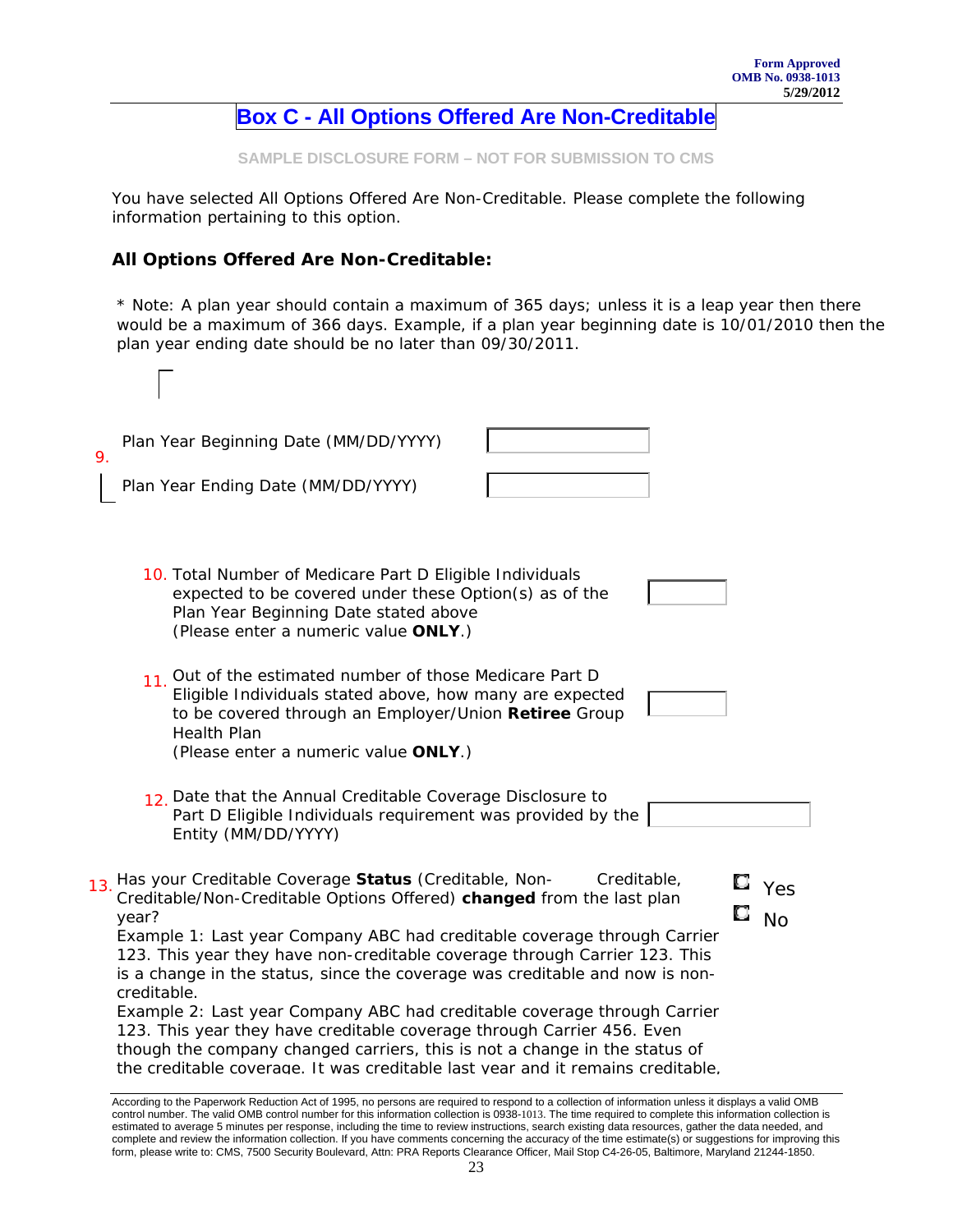|                                                                                                                                                                                                                                             | <b>OMB No. 0938-1013</b><br>5/29/2012 |  |  |  |
|---------------------------------------------------------------------------------------------------------------------------------------------------------------------------------------------------------------------------------------------|---------------------------------------|--|--|--|
| so there is no change in the status.                                                                                                                                                                                                        |                                       |  |  |  |
| If yes, include the effective date(s) of this change (MM/DD/YYYY)                                                                                                                                                                           |                                       |  |  |  |
| If yes, enter the date this Entity disclosed to Medicare Part D Eligible<br>Individuals about this change in Creditable Coverage (MM/DD/YYYY)<br>I understand and agree to the following statements:                                        |                                       |  |  |  |
| 4.<br>That this submission supersedes any previous submission of this information with<br>5.<br>dates prior to the date below;<br>That the entity/plan sponsor agrees to disclose to CMS and all Medicare Part D<br>6.                      |                                       |  |  |  |
| eligible individuals any changes that would affect the creditable status of the<br>above coverage as outlined under §423.56.<br>That I am authorized to supply this disclosure of creditable coverage on behalf of<br>7.<br>the Entity; and |                                       |  |  |  |
| That the information provided in this disclosure is true, correct, and complete to<br>8.<br>the best of my knowledge and belief.                                                                                                            |                                       |  |  |  |
| <b>Entity's Authorized Individual Name</b>                                                                                                                                                                                                  |                                       |  |  |  |
| <b>Entity's Authorized Individual Title</b>                                                                                                                                                                                                 |                                       |  |  |  |
| (If no email address is available, Please enter: CCDBnoisp@cms.hhs.gov)                                                                                                                                                                     |                                       |  |  |  |
| <b>Entity's Authorized Individual Email</b>                                                                                                                                                                                                 |                                       |  |  |  |
| <b>Today's Date</b>                                                                                                                                                                                                                         |                                       |  |  |  |
|                                                                                                                                                                                                                                             |                                       |  |  |  |
| Clear All Fields<br>Go Back to Edit Information<br>Continue                                                                                                                                                                                 |                                       |  |  |  |

**Form Approved** 

# **Box D-There are some Creditable or Non-Creditable Options Offered**

**SAMPLE DISCLOSURE FORM – NOT FOR SUBMISSION TO CMS** 

You have selected There are Some Creditable or Non-Creditable Options Offered. Please complete the following information pertaining to this option.

# There are Some Creditable and Non-Creditable Options Offered: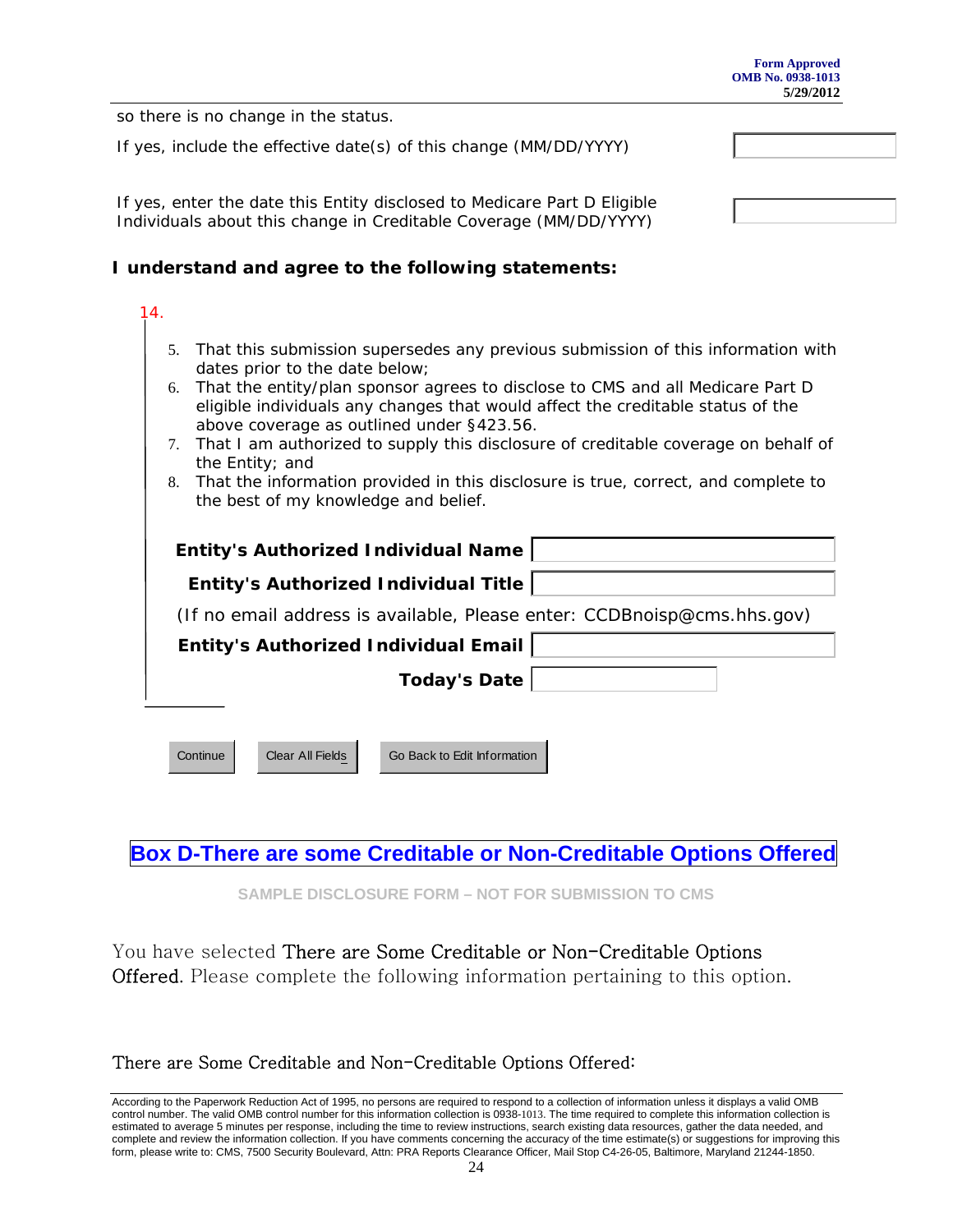\*Note: A plan year should contain a maximum of 365 days; unless it is a leap year then there would be a maximum of 366 days. Example, if a plan year beginning date if 10/01/2010 then the plan year ending date should be not later than 09/30/2011.

| 9.              | Plan Year Beginning Date (MM/DD/YYYY)                                                                                                                                                                                                 |                        |
|-----------------|---------------------------------------------------------------------------------------------------------------------------------------------------------------------------------------------------------------------------------------|------------------------|
|                 | Plan Year Ending Date (MM/DD/YYYY)                                                                                                                                                                                                    |                        |
|                 | A. How many Options offered under this Plan are creditable?<br>(Please enter a numeric value ONLY.)                                                                                                                                   |                        |
| 10 <sup>1</sup> | Total Number of Medicare Part D Eligible Individuals expected<br>to be covered under these creditable Benefit Option(s) as of<br>the Plan Year Beginning Date stated above. (Please enter a<br>numeric value ONLY.)                   |                        |
| 11              | Out of the estimated number of those Medicare Part D Eligible<br>individuals stated above, how many are expected to be<br>covered through an Employer/Union Retiree Group Health<br>Plan.<br>(Please enter a numeric value ONLY.)     |                        |
|                 | B. How many Options offered under this Plan are not creditable?<br>(Please enter a numeric value ONLY.)                                                                                                                               |                        |
| 12.             | Total Number of Medicare Part D Eligible Individuals expected<br>to be covered under non-creditable Option(s) as Plan Year<br>Beginning Date stated above. (Please enter a numeric value<br>ONLY.)                                    |                        |
|                 | 13. Out of the estimated number of those Medicare Part D Eligible<br>individuals stated above, how many are expected to be<br>covered through an Employer/Union Retiree Group Health<br>Plan.<br>(Please enter a numeric value ONLY.) |                        |
|                 | 14. Date that the Annual Creditable Coverage Disclosure to Part D<br>Eligible Individuals requirement was completed by the Entity<br>(MM/DD/YYYY)                                                                                     |                        |
|                 | 15. Has your Creditable Coverage Status (Creditable, Non-                                                                                                                                                                             | $\Box$ $_{\text{Yes}}$ |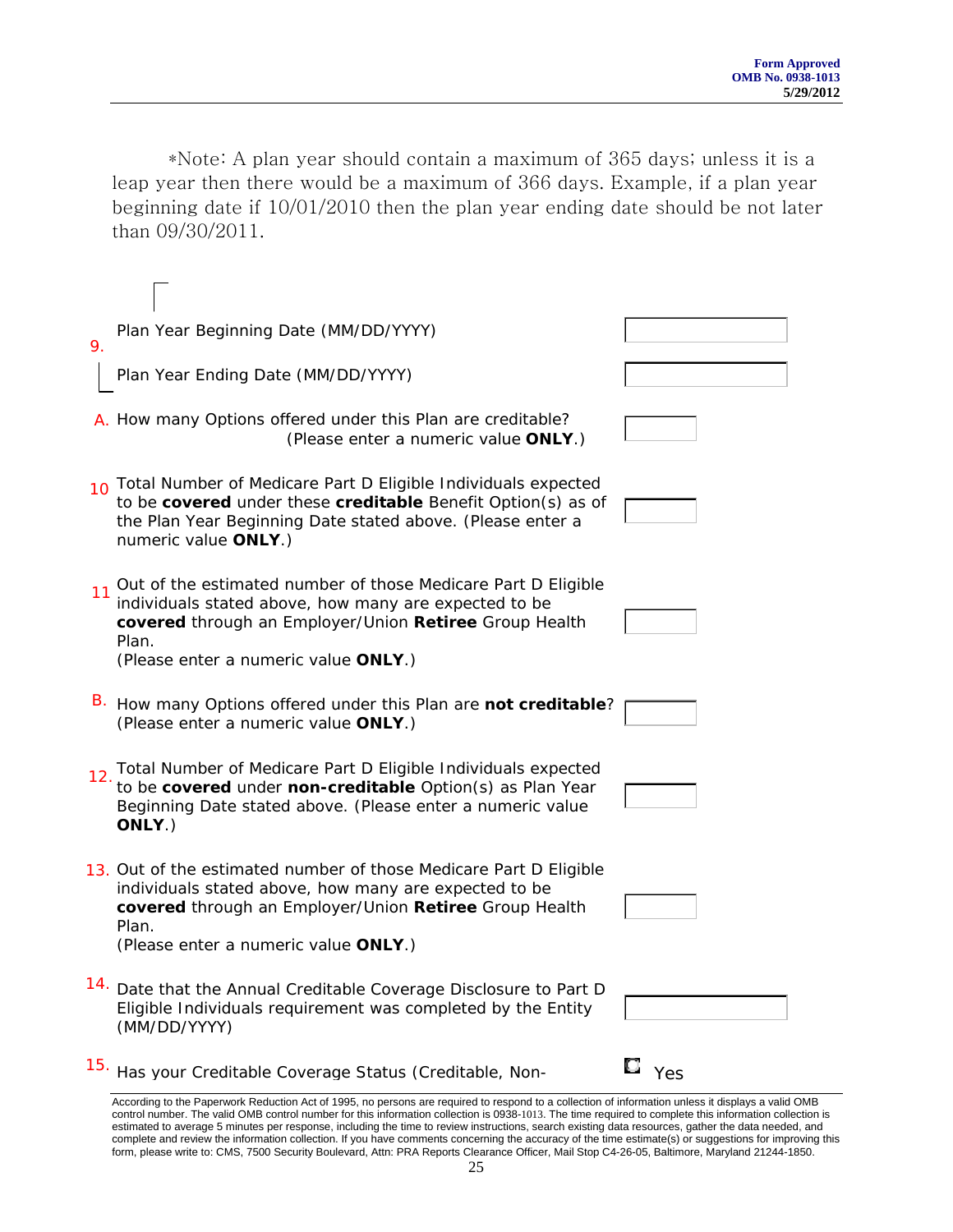Creditable, Creditable/Non-Creditable Options Offered) changed from the last plan year? Example 1: Last year Company ABC had creditable coverage through Carrier 123. This year they have non-creditable coverage through Carrier 123. This is a change in the status, since the coverage was creditable and now is non-creditable. Example 2: Last year Company ABC had creditable coverage through Carrier 123. This year they have creditable coverage through Carrier 456. Even though the company changed carriers, this is not a change in the status of the creditable coverage. It was creditable last year and it remains creditable, so there is no change in the status.  $\square$   $_{\sf No}$ If yes, include the effective date(s) of the change (MM/DD/YYYY) If yes, enter the date this Entity disclosed to Medicare Part D Eligible Individuals this change in Creditable Coverage(MM/DD/YYYY)

### **I understand and agree to the following statements:**

- 1. That this submission supersedes any previous submission of this information with dates prior to the date below;
- 2. That the entity/plan sponsor agrees to disclose to CMS and all Medicare Part D eligible individuals any changes that would affect the creditable status of the above coverage as outlined under §423.56.
- 3. That I am authorized to supply this disclosure of creditable coverage on behalf of the Entity; and
- 4. That the information provided in this disclosure is true, correct, and complete to the best of my knowledge and belief.

| 16. | Entity's Authorized Individual Name                                     |  |
|-----|-------------------------------------------------------------------------|--|
|     | Entity's Authorized Individual Title                                    |  |
|     | <b>Entity's Authorized Individual Email</b>                             |  |
|     | (If no email address is available, Please enter: CCDBnoisp@cms.hhs.gov) |  |
|     | Date (MM/DD/YYYY)                                                       |  |
|     | Go Back to Edit Information<br>Clear All Fields<br>Continue<br>17       |  |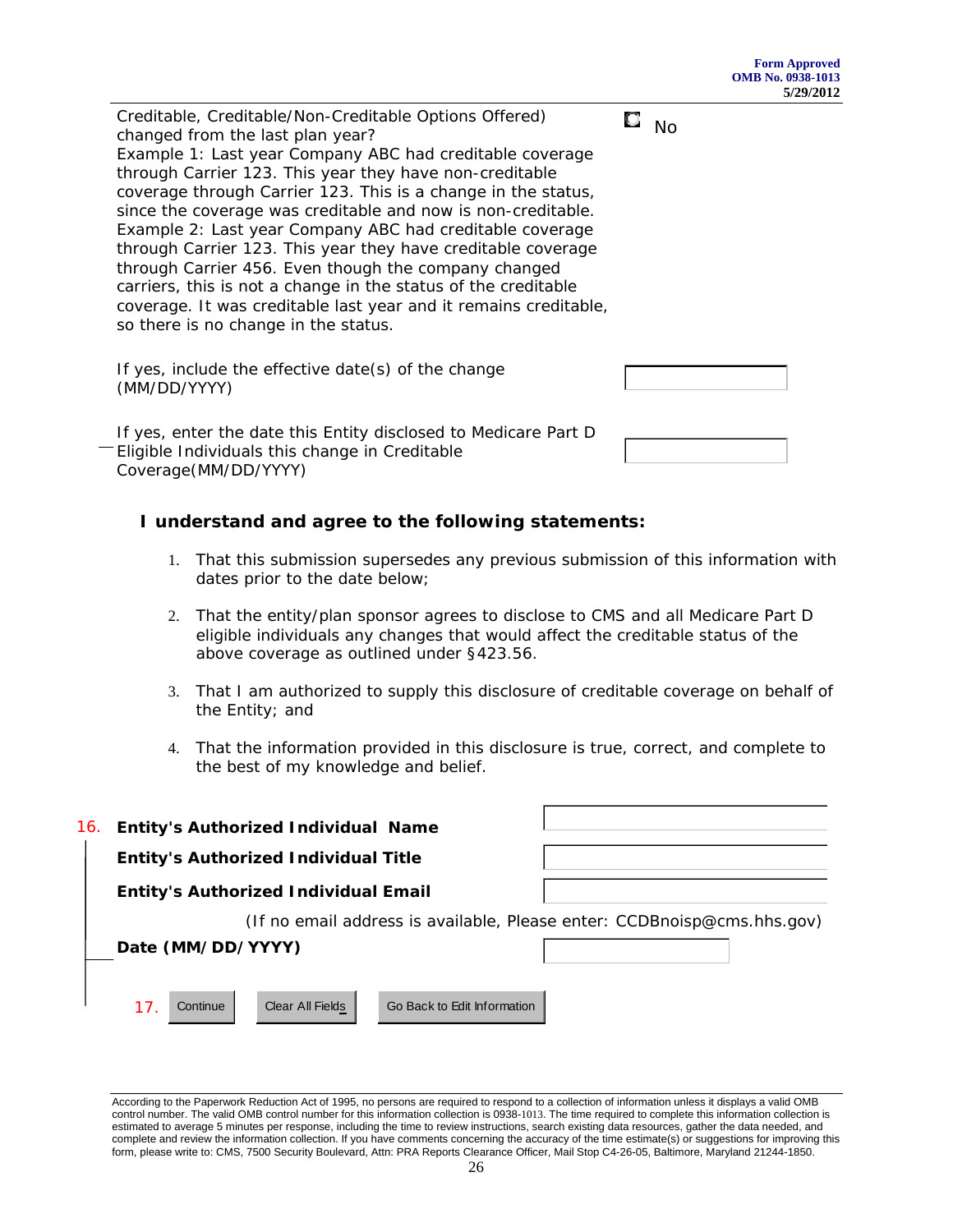Form CMS-10198 (04/07)

## **STEP 2 – VERIFY AND SUBMIT DISCLOSURE INFORMATION**

**SAMPLE DISCLOSURE FORM – NOT FOR SUBMISSION TO CMS** 

### **Disclosure to CMS Form**

Form Approved OMB No. 0938-1013

Please review and confirm your disclosure data entry. Select the <Submit Disclosure> button below to submit your Disclosure to CMS form. Select the <Back to Edit Information> button below to change the information.

### **Step 2 - Verify and Submit Disclosure Information**

#### Entered Disclosure Information:

Entity Offering Coverage Name: ABC UNION - TEST ENTRY

Entity Federal ID Number: 12-3456789

Entity Street Address: 123 ANY STREET

City: ANY TOWN

State: Delaware

Zip Code: 19975

Country: United States

Entity Phone Number: 987-654-3210

Type of Coverage : GROUP HEALTH PLAN: Union/Taft Hartley Sponsored Plan

According to the Paperwork Reduction Act of 1995, no persons are required to respond to a collection of information unless it displays a valid OMB<br>control number. The valid OMB control number for this information collectio estimated to average 5 minutes per response, including the time to review instructions, search existing data resources, gather the data needed, and complete and review the information collection. If you have comments concerning the accuracy of the time estimate(s) or suggestions for improving this form, please write to: CMS, 7500 Security Boulevard, Attn: PRA Reports Clearance Officer, Mail Stop C4-26-05, Baltimore, Maryland 21244-1850.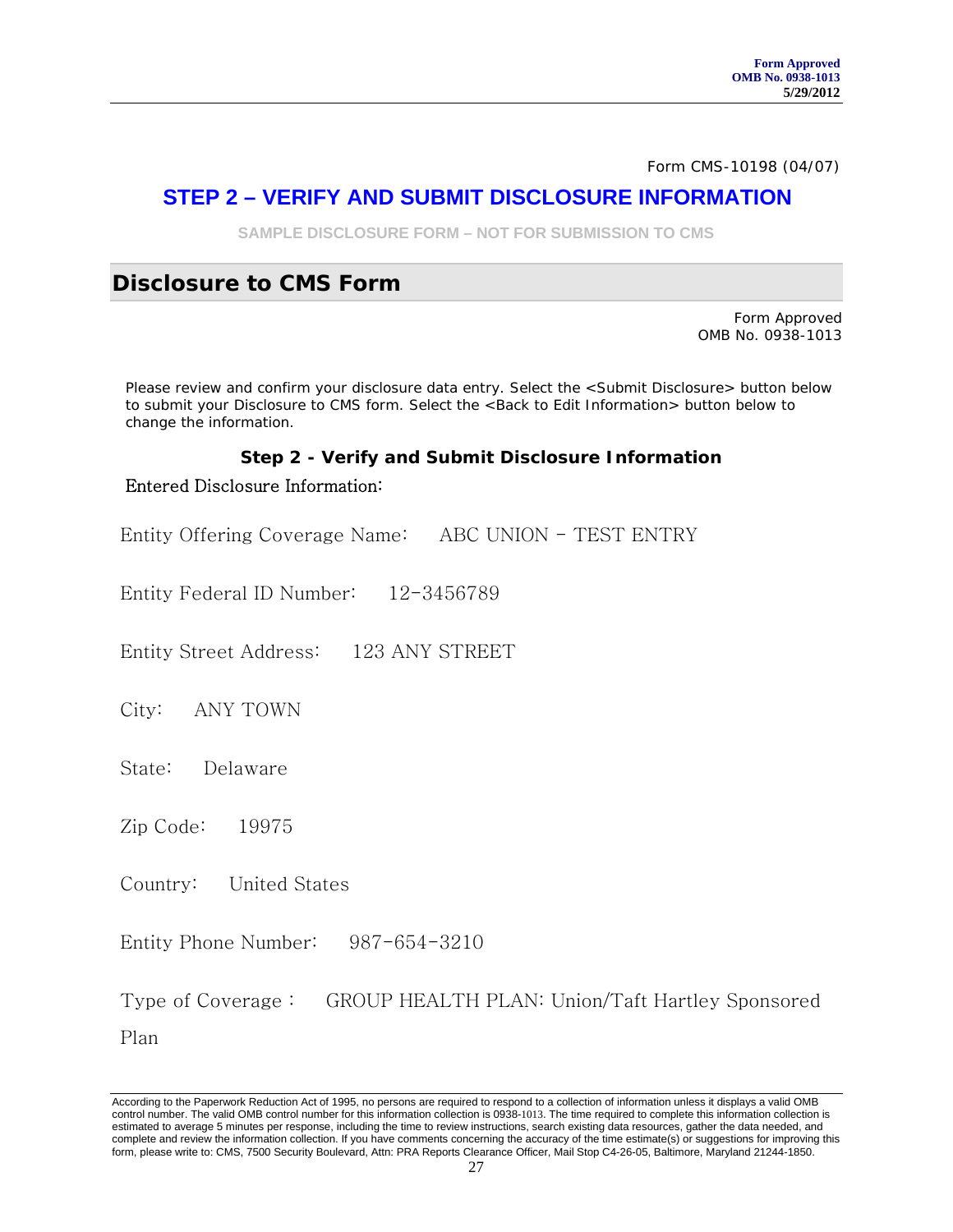How many Prescription Drug Options offered under this Coverage? 2

Options Offered: There are some Creditable or Non-Creditable Options Offered.

Plan Year Beginning Date: 04/01/2007

Plan Year Ending Date: 03/31/2008

How many options offered under this Plan are creditable?  $1$ 

Total Number of Medicare Part D Eligible Individuals expected to be covered under these creditable Benefit Option(s) as of the Plan Year Beginning Date stated above: 10

Out of the estimated number of those Medicare Part D Eligible individuals stated above, how many are expected to be covered through an Employer/Union Retiree Group Health Plan: 3

How many Options offered are not creditable? 1

Total Number of Medicare Part D Eligible Individuals expected to be covered under non-creditable Option(s) as Plan Year Beginning Date stated above: 3

Estimated number of those Medicare Part D Eligible individuals stated above expected to be covered through an Employer/Union Retiree Group Health Plan:

3

Date that the Annual Creditable Coverage Disclosure to Part D Eligible Individuals requirement was completed by the Entity: 11/05/2006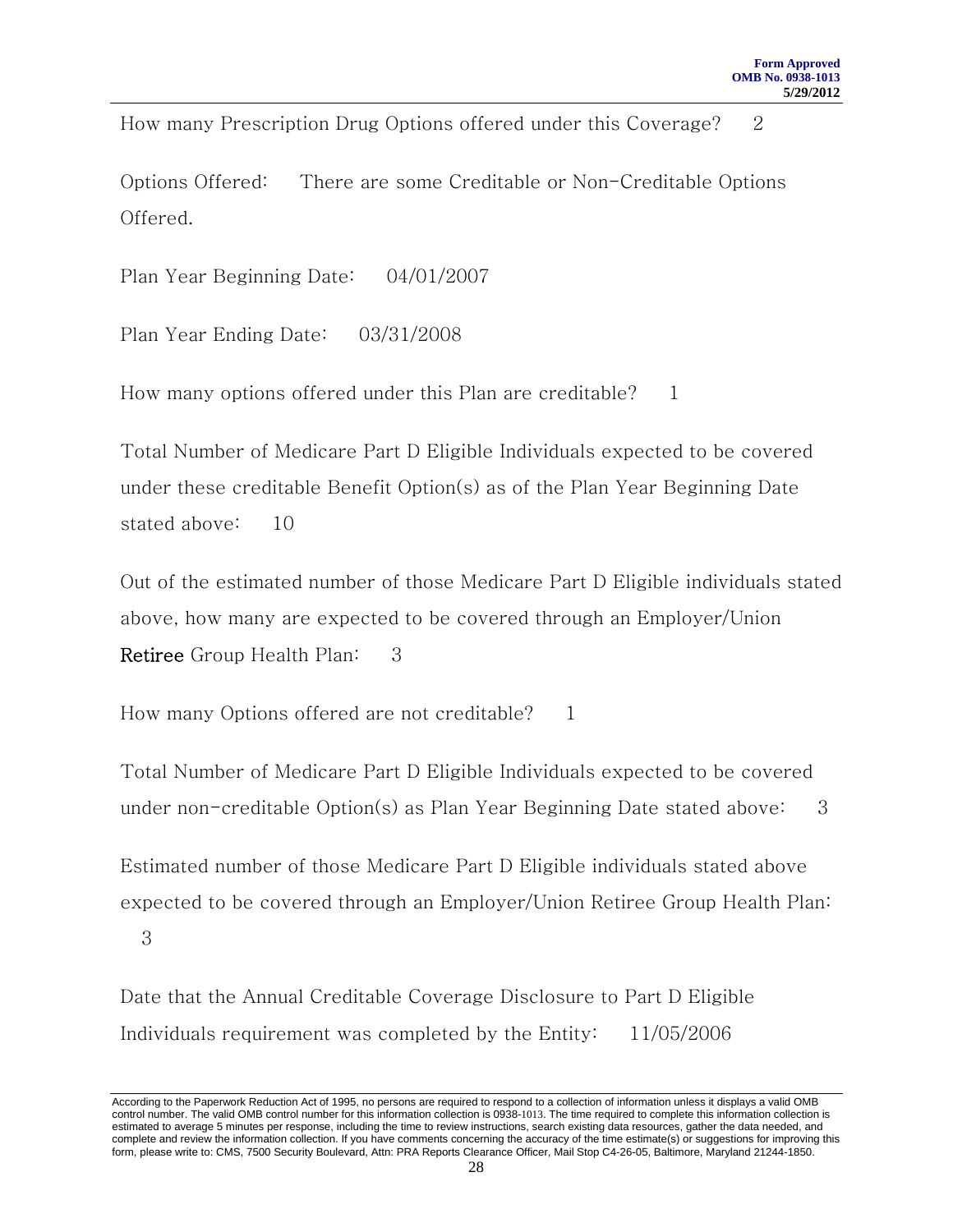Has your Creditable Coverage Status (Creditable, Non-Creditable, Creditable/Non-Creditable Options Offered) changed from the last plan year? No

Entity's Authorized Individual Name: JOHN Q PUBLIC Entity's Authorized Individual Title: UNION FUND MANAGER Entity's Authorized Individual Email: JOHN.Q.PUBLIC@NOISP.COM

Date(MM/DD/YYYY): 04/02/2007



# **STEP 3 – RECEIVE SUBMISSION CONFIRMATION**

**SAMPLE DISCLOSURE FORM – NOT FOR SUBMISSION TO CMS** 

# **Disclosure to CMS Form**

Form Approved OMB No. 0938-1013

Thank you! Your disclosure to CMS form has been submitted successfully to CMS. Please print a copy of this confirmation page for your records.

### **Step 3 - Receive Submission Confirmation**

### Submitted Information:

Entity Offering Coverage Name: ABC UNION - TEST ENTRY

Entity Federal ID Number: 12-3456789

Entity Street Address: 123 ANY STREET

City: ANY TOWN

According to the Paperwork Reduction Act of 1995, no persons are required to respond to a collection of information unless it displays a valid OMB<br>control number. The valid OMB control number for this information collectio estimated to average 5 minutes per response, including the time to review instructions, search existing data resources, gather the data needed, and complete and review the information collection. If you have comments concerning the accuracy of the time estimate(s) or suggestions for improving this form, please write to: CMS, 7500 Security Boulevard, Attn: PRA Reports Clearance Officer, Mail Stop C4-26-05, Baltimore, Maryland 21244-1850.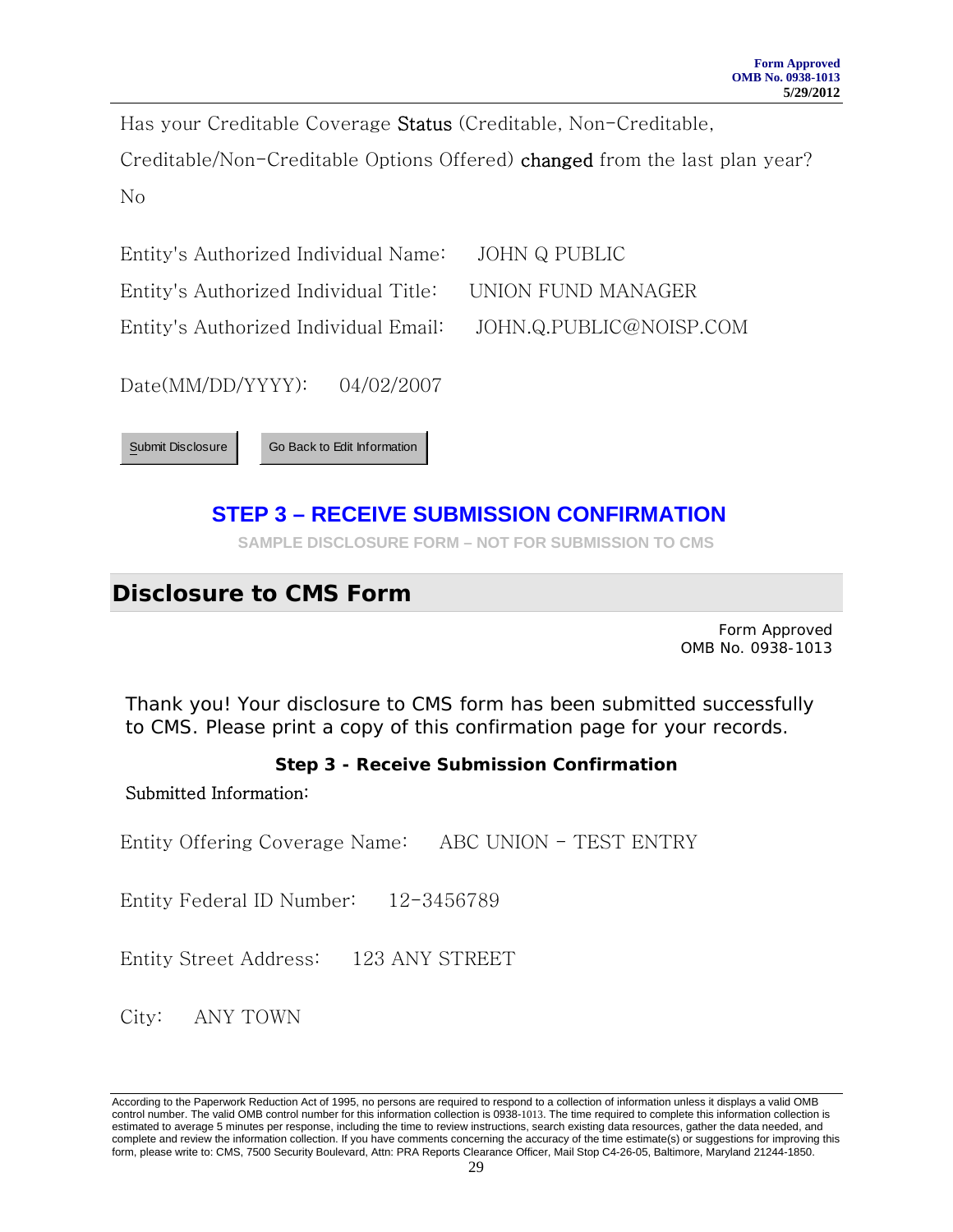State: Delaware

Zip Code: 19975

Country: United States

Entity Phone Number: 987-654-3210

Type of Coverage : GROUP HEALTH PLAN: Union/Taft Hartley Sponsored Plan

How many Prescription Drug Options offered under this Coverage? 2

Options Offered: There are some Creditable or Non-Creditable Options Offered.

Plan Year Beginning Date: 04/01/2007

Plan Year Ending Date: 03/31/2008

How many options offered under this Plan are creditable? 1

Total Number of Medicare Part D Eligible Individuals expected to be covered under these creditable Benefit Option(s) as of the Plan Year Beginning Date stated above: 10

Out of the estimated number of those Medicare Part D Eligible individuals stated above, how many are expected to be covered through an Employer/Union Retiree Group Health Plan: 3

According to the Paperwork Reduction Act of 1995, no persons are required to respond to a collection of information unless it displays a valid OMB<br>control number. The valid OMB control number for this information collectio estimated to average 5 minutes per response, including the time to review instructions, search existing data resources, gather the data needed, and complete and review the information collection. If you have comments concerning the accuracy of the time estimate(s) or suggestions for improving this form, please write to: CMS, 7500 Security Boulevard, Attn: PRA Reports Clearance Officer, Mail Stop C4-26-05, Baltimore, Maryland 21244-1850.